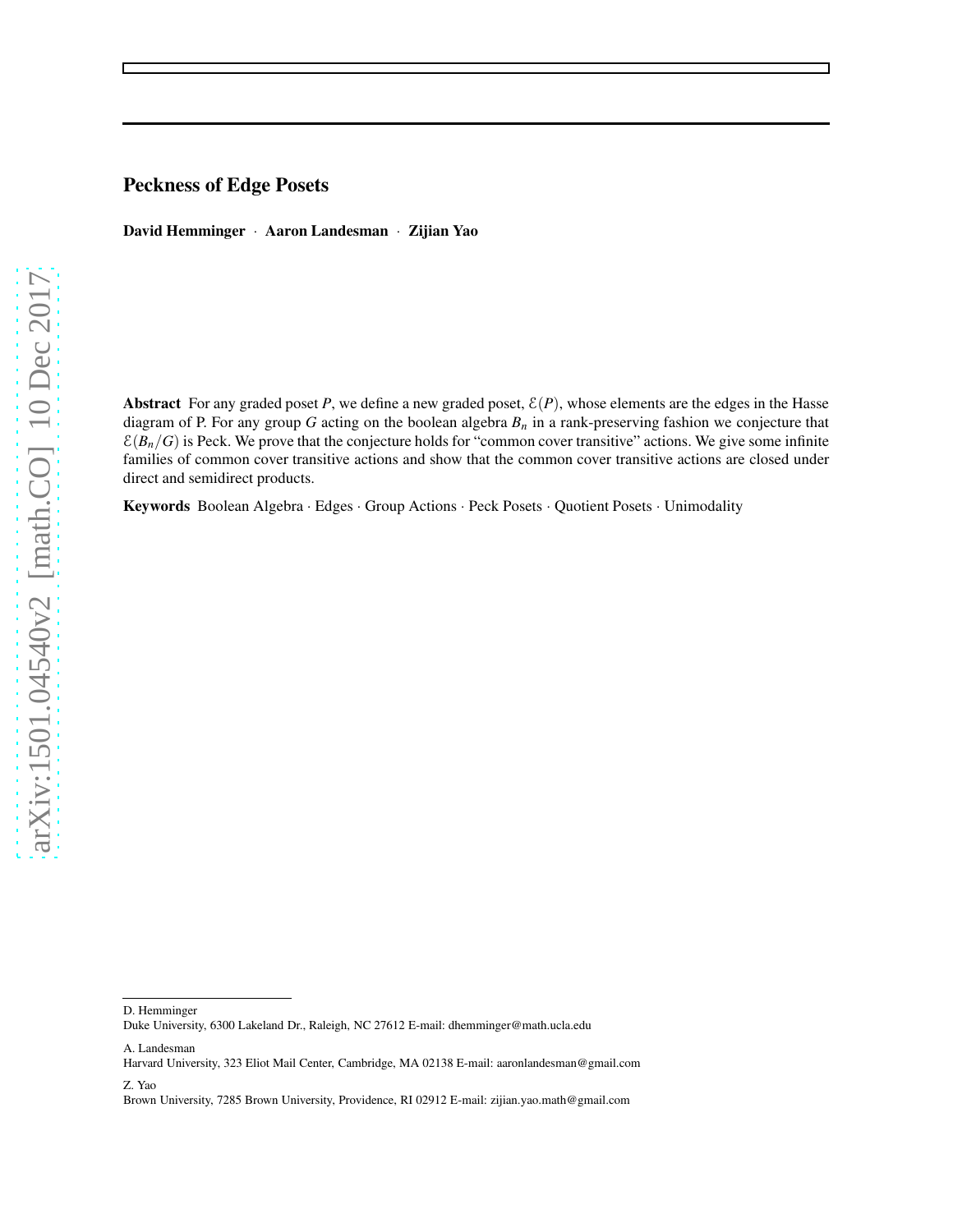## 1 Introduction

Let *P* be a finite graded poset of rank *n*. In this paper we study the structure of the edges in the Hasse diagram of *P*. To this end, we define an endofunctor  $\mathcal E$  on the category of finite graded posets with rank-preserving morphisms as follows.

<span id="page-1-0"></span>**Definition 1.1.** For P the category of graded posets, define the *functor of edges*  $\mathcal{E} : \mathcal{P} \to \mathcal{P}$  as follows. Given *P* ∈ P, the elements of the graded poset  $\mathcal{E}(P)$  are pairs  $(x, y)$  where  $x, y \in P$ ,  $x \leq_P y$ , and  $rk(y) = rk(x) + 1$ . Define the covering relation  $\lt_{\mathcal{E}}$  on  $\mathcal{E}(P)$  by  $(x, y) \leq_{\mathcal{E}} (x', y')$  if  $x \leq_{P} x'$  and  $y \leq_{P} y'$ . Then define the relation  $\leq_{\mathcal{E}}$  on  $\mathcal{E}(P)$  to be the transitive closure of  $\leq_{\mathcal{E}}$ .

Let *Q* be a finite graded poset of rank *n*. Given a morphism  $f: P \to Q$ , define  $\mathcal{E}(f): \mathcal{E}(P) \to \mathcal{E}(Q)$  by  $\mathcal{E}(f)(x, y) = (f(x), f(y)).$ 

We show that  $\mathcal{E}(P)$  is a well-defined graded poset in Section [3.](#page-3-0) Note that an edge in the Hasse diagram of P can be identified with a pair  $(x, y) \in P \times P$  such that  $x \le y$ , and the edges in the Hasse diagram are in bijection with elements  $(x, y) \in \mathcal{E}(P)$  via this identification. With this in mind, we will frequently refer to  $\mathcal{E}(P)$  as the *edge poset* of *P*.

*Example* 1.2*.* We give an example of an edge poset in Figure [1.1.](#page-12-0) Note that it is important we declare the relation  $≤$ ε to be the transitive closure of  $≤$ ε. If instead we defined a relation  $≤$ ε' on  $\mathcal{E}(P)$  by  $(x, y) ≤ (a, b)$  if  $x ≤ a, y ≤ b$ , then  $\mathcal{E}(P)$  would not necessarily be a graded poset. In Figure [1.1](#page-12-0) it is clear that  $\mathcal{E}(P)$  is a graded poset under relation  $\leq_{\mathcal{E}}$ , with  $rk(x,y) = rk(x)$ , but the Hasse diagram on the right represents a poset which does not have a grading under the relation  $\leq_{\mathcal{E}'}$ .



Fig. 1.1 Examples of  $\mathcal E$ 

We observe that when *P* has a nice structure,  $\mathcal{E}(P)$  commonly has a nice structure as well. In particular we examine the *boolean algebra of rank n*, denoted *Bn*, which is defined to be the poset whose elements are subsets of  $\{1,\ldots,n\}$  with the relation given by containment. That is, for all  $x, y \in B_n$ ,  $x \leq y$  if *x* is a subset of *y*.

In this paper, we study the property of Peckness, as defined below in Definition [2.4.](#page-3-1) The name "Peck" was coined in Stanley's paper [\[7\]](#page-17-0). However, Peck posets were studied prior to Stanley's article [\[7\]](#page-17-0), for example in [\[5\]](#page-17-1). Peckness is a nice property as it enjoys several equivalent definitions. For example, see [\[5,](#page-17-1) Lemma 1.1] and [\[4\]](#page-17-2).

Throughout the paper we say that a group *G* acts on *P* if it acts on the elements of *P* and the action is rankpreserving and order-preserving. That is, for all  $g \in G$  we have  $rk(gx) = rk(x)$  and  $x \le y \Leftrightarrow gx \le gy$ . By a result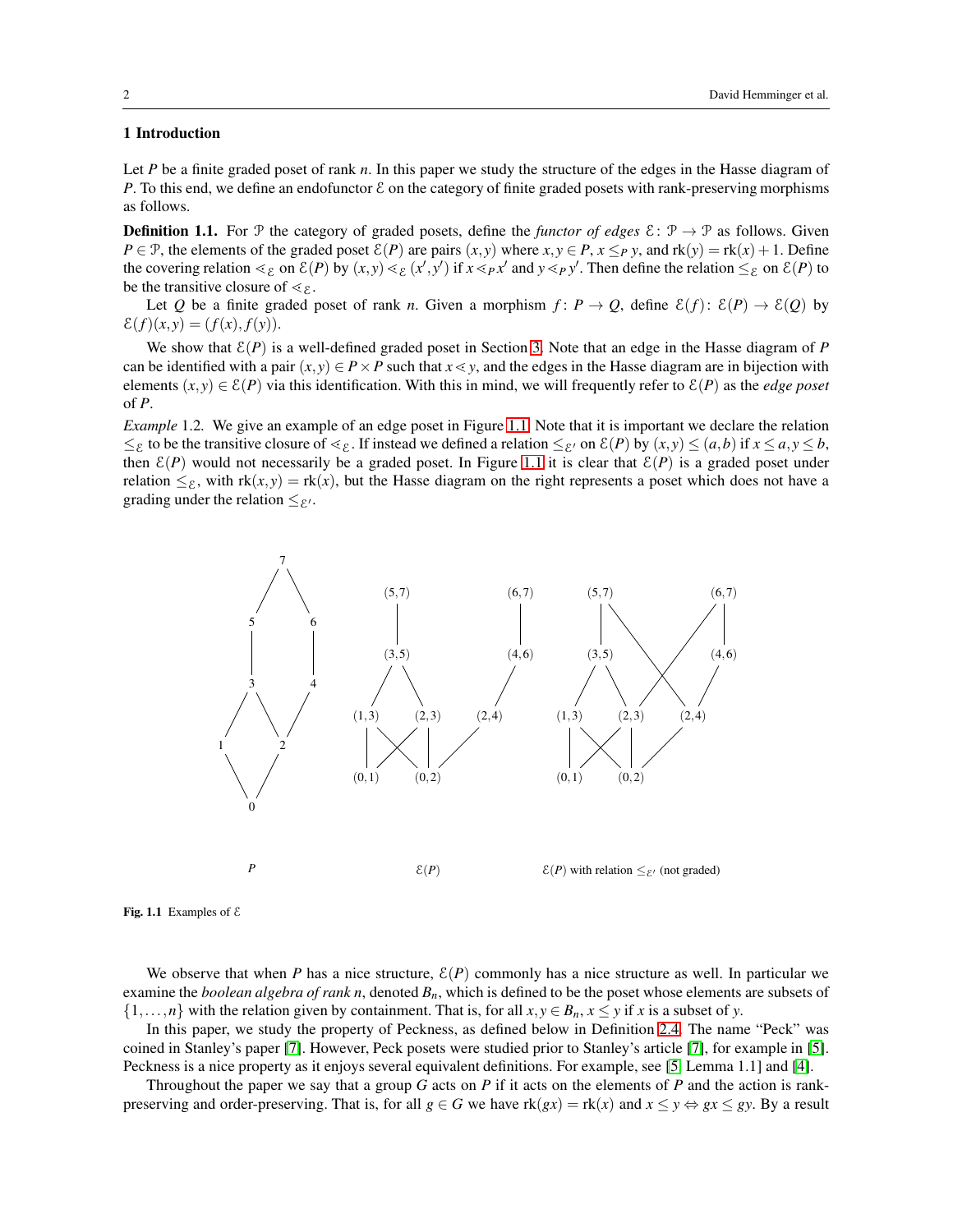of Stanley [Theorem [2.8\]](#page-3-2) and the fact that  $B_n$  is unitary Peck, if *G* is any action on  $B_n$ , then  $B_n/G$  is Peck. We conjecture the following.

<span id="page-2-6"></span>*Conjecture* 1.3. If  $G \subseteq \text{Aut}(B_n)$ , then  $\mathcal{E}(B_n/G)$  is Peck.

In the rest of the paper we give theoretical evidence for the conjecture. More precisely, we prove that the conjecture holds whenever the group action of *G* on *B<sup>n</sup>* has the *common cover transitive* property, which we introduce in the following definition.

<span id="page-2-5"></span>**Definition 1.4.** A group action of *G* on *P* is *common cover transitive* (CCT) if whenever  $x, y, z \in P$  are such that  $x \le z$ ,  $y \le z$ , and  $y \in Gx$ , then there exists some  $g \in \text{Stab}(z)$  such that  $g \cdot x = y$ .

<span id="page-2-2"></span>**Theorem 1.5.** *If a group action of G on B<sub>n</sub> is CCT, then*  $\mathcal{E}(B_n/G)$  *is Peck.* 

The theorem trivially implies the following.

## **Corollary 1.6.**  $\mathcal{E}(B_n)$  *is Peck.*

*Remark* 1.7. In fact, it is true that  $\mathcal{E}(B_n)$  is unitary Peck. For a proof, see Section 8 of our project report for the University of Minnesota at Twin Cities REU.<sup>[1](#page-2-0)</sup>

We have found many group actions on  $B_n$  that have the CCT property. We first prove that some basic group actions on  $B_n$  are CCT. Throughout the paper we let a subgroup  $G \subseteq S_n$  act on  $B_n$  by letting it act on the elements within subsets of  $[n] := \{1, \ldots, n\}$ , i.e.  $g \cdot x = \{g \cdot i : i \in x\}$  for all  $g \in G$ ,  $x \in B_n$ . We also embed the dihedral group  $D_{2n}$  into  $S_n$  by letting it act as rotations and reflections on the vertices of an *n*-gon.

<span id="page-2-3"></span>Proposition 1.8. *Let n be a positive integer and p be a prime. The following actions are CCT.*

- *1. The action of*  $S_n$  *on*  $B_n$ *.*
- 2. The action of  $D_{2p}$  on  $B_p$ .
- *3. The action of*  $D_{4p}$  *on*  $B_{2p}$ *.*

We further show that common cover transitivity is preserved under semidirect products, allowing us to describe several large families of CCT actions in Subsection [4.2.](#page-11-0)

<span id="page-2-4"></span>**Proposition 1.9.** *Let*  $G \subseteq \text{Aut}(P)$ *,*  $H \triangleleft G$ *, and*  $K \subset G$  *such that*  $G = H \rtimes K$ *. Suppose that the action of H on P is CCT and the action of K on P*/*H is CCT. Then the action of G on P is CCT.*

The paper is organized as follows. In Section [2](#page-2-1) we cover necessary background definitions for posets and Peck posets. In Section [3](#page-3-0) we show that  $\mathcal E$  is well-defined and prove Theorem [1.5](#page-2-2) regarding CCT actions along with various other nice properties of  $\mathcal E$ . Section [4](#page-10-0) contains the proofs of Propositions [1.8](#page-2-3) and [1.9](#page-2-4) as well as some examples of families of group actions shown to be CCT by these propositions. In Section [5,](#page-15-0) we obtain a different proof of [\[3,](#page-17-3) Theorem 1.1], in the case that  $r = 1$ .

### <span id="page-2-1"></span>2 Background

In this section we review necessary background definitions for this paper. As references for this material, see [\[9,](#page-17-4) Chapter 4] and [\[7\]](#page-17-0).

A *graded poset P* is a poset with a rank function rk:  $P \rightarrow \mathbb{Z}_{\geq 0}$  satisfying the following conditions.

- 1. If  $x \in P$  and  $x \le y$ , then  $rk(x) + 1 = rk(y)$ .
- 2. If  $x < y$ , then  $rk(x) < rk(y)$ .

*Remark* 2.1*.* Note that the second condition follows from the first in the case that the poset *P* is finite.

We denote the *i*th rank of *P* by  $P_i = \{x \in P : \text{rk}(x) = i\}$ . If for all  $x \in P$  we have  $0 \leq \text{rk}(x) \leq n$ , and there exist *y*,*z* with  $rk(y) = 0$  and  $rk(z) = n$ , we say that *P* is a graded poset of *rank n*.

*Remark* 2.2. Throughout the paper we write  $x \leq_P y$  to denote that *x* is less than or equal to *y* under the relation defined on the poset *P*. When the poset is clear we omit the *P* and simply write  $x \le y$ .

<span id="page-2-0"></span><sup>&</sup>lt;sup>1</sup> See<http://www.math.umn.edu/reiner/REU/HemmingerLandesmanYao2014.pdf> for the full report. This will be referred to throughout the paper as "the REU report."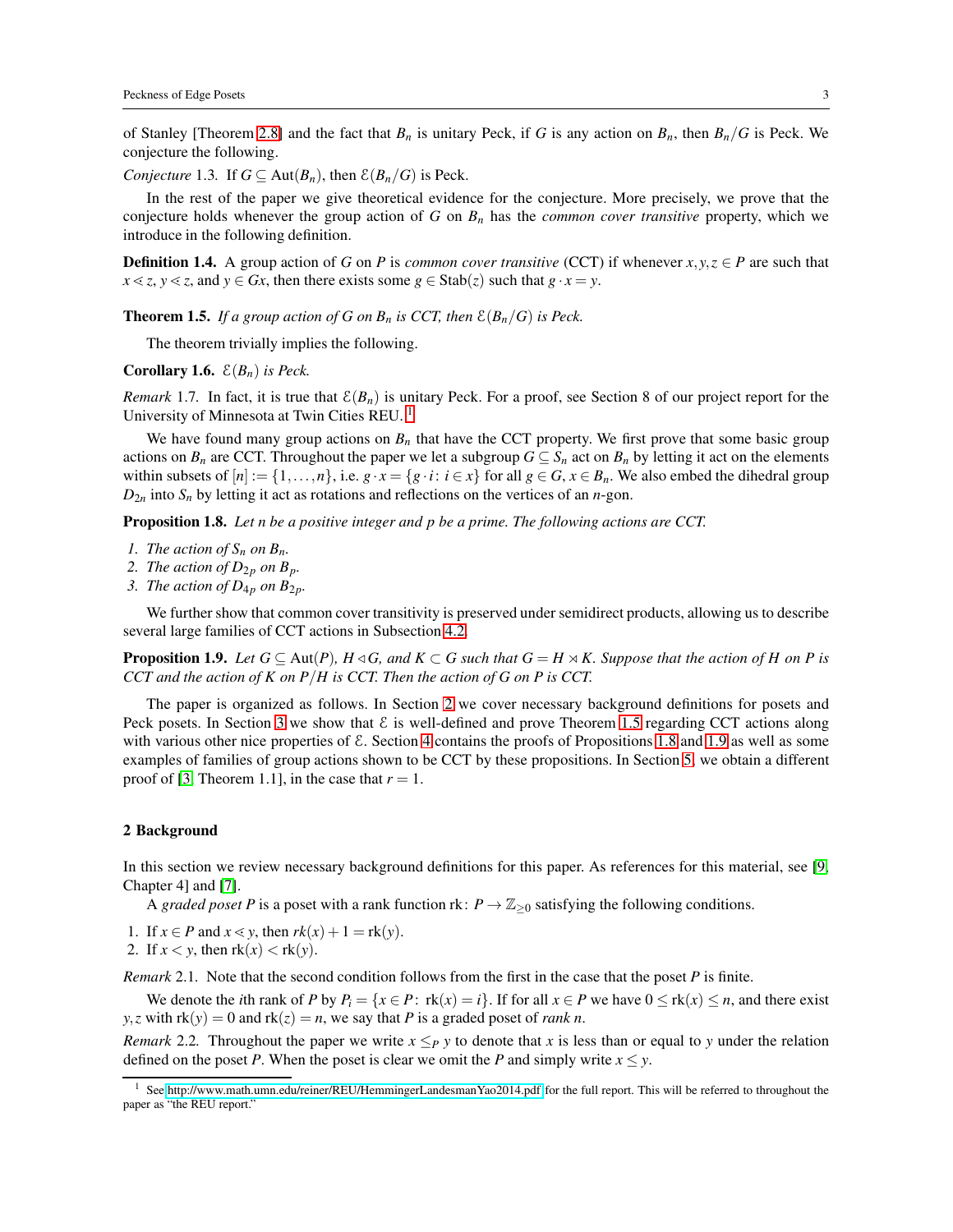Let  $P, Q \in \mathcal{P}$  be two finite graded posets. A map  $f: P \to Q$  is a *morphism* from P to Q if it is rank-preserving and order-preserving. In other words, *f* is a morphism if for all  $x, y \in P$ ,  $rk(x) = rk(f(x))$  and  $x \leq_P y$  implies  $f(x) \leq_0 f(y)$ . We say that *f* is *injective/surjective/bijective* if it is an injection/surjection/bijection from *P* to *Q* as sets.

*Remark* 2.3. Note that we do not require the implication that  $f(x) \leq_Q f(y)$  implies  $x \leq_P y$  in order for *f* to be a morphism. In particular this means that a bijective morphism *f* need not be an isomorphism, since it will not necessarily have a two-sided inverse.

In what follows let *P* be a poset of rank *n*, and write  $p_i = |P_i|$ . If we have

$$
p_0 \leq p_1 \leq \ldots \leq p_k \geq p_{k+1} \geq \ldots \geq p_n
$$

for some  $0 \leq k \leq n$ , then *P* is *rank-unimodal*. If  $p_i = p_{n-i}$  for all  $1 \leq i \leq n$ , then *P* is *rank-symmetric*. An *antichain* in  $P$  is a set of elements in  $P$  that are pairwise incomparable. If no antichain in  $P$  is larger than the largest rank of *P*, then *P* is *Sperner*. More generally, *P* is *k-Sperner* if no union of *k* disjoint antichains in *P* is larger than the union of the largest *k* ranks of *P*. We say that *P* is *strongly Sperner* if it is *k*-Sperner for all  $1 \le k \le n$ .

<span id="page-3-1"></span>Definition 2.4. A graded poset *P* is *Peck* if *P* is rank-symmetric, rank-unimodal, and strongly Sperner.

Let  $V(P)$  and  $V(P_i)$  be the complex vector spaces with bases  $\{x : x \in P\}$  and  $\{x : x \in P_i\}$  respectively. In determining whether *P* is Peck, it is often useful to consider certain linear transformations on  $V(P)$ .

**Definition 2.5.** A linear map  $U: V(P) \to V(P)$  is an *order-raising operator* if  $U(V(P_n)) = 0$  and for all  $0 \le i \le n$  $n-1, x \in P_i$  we have

$$
U(x) = \sum_{y>x} c_{x,y} y
$$

for some constants  $c_{x,y} \in \mathbb{C}$ . We say that *U* is the *Lefschetz map* if all  $c_{x,y}$  on the right hand side are equal to 1.

We then have the following well-known characterization of Peck posets.

<span id="page-3-3"></span>Lemma 2.6 ([\[5\]](#page-17-1), Lemma 1.1). *A graded poset P is Peck if and only if there exists an order-raising operator U* such that for all  $0 \leq i < \frac{n}{2}$ , the map  $U^{n-2i}$ :  $V(P_i) \to V(P_{n-i})$  is an isomorphism.

Definition 2.7. If the Lefschetz map satisfies the condition for *U* in Lemma [2.6,](#page-3-3) then *P* is *unitary Peck*.

Note that a group *G* acts on *P* if the action defines an embedding  $G \hookrightarrow \text{Aut}(P)$ . We define the *quotient poset P*/*G* to be the poset whose elements are the orbits of *G*, with the relation  $0 \le 0'$  if there exist  $x \in 0, x' \in 0'$  such that  $x \leq_P x'$ . We will use the following result in the paper.

<span id="page-3-2"></span>**Theorem 2.8** ([\[7\]](#page-17-0), Theorem 1). *If P is unitary Peck and*  $G \subseteq Aut(P)$ *, then P/G is Peck.* 

## <span id="page-3-0"></span>3 The Edge Poset

In Subsection [3.1](#page-3-4) we show that  $\mathcal E$  as described in Definition [1.1](#page-1-0) is well-defined and prove some useful properties of  $\mathcal E$ . In Subsection [3.2](#page-4-0) we prove that  $\mathcal E$  sends self-dual posets to self-dual posets. In Subsection [3.3](#page-6-0) we give several equivalent definitions for CCT actions, and Subsection [3.4](#page-6-1) is devoted to the proof of Theorem [1.5.](#page-2-2)

<span id="page-3-4"></span>3.1 Functoriality of  $\mathcal E$  and Group Actions

First we show that  $\mathcal E$  is well-defined in Lemmas [3.2,](#page-3-5) [3.3,](#page-4-1) and [3.4.](#page-4-2) We then define a natural G action on  $\mathcal E(P)$  and obtain a surjection  $\mathcal{E}(P)/G \to \mathcal{E}(P/G)$ , which are key ingredients of the proof of Theorem [1.5.](#page-2-2)

*Remark* 3.1. When the poset *P* is clear, we will use  $\leq_{\mathcal{E}}$  and  $\lt_{\mathcal{E}}$  to refer to  $\leq_{\mathcal{E}(P)}$  and  $\lt_{\mathcal{E}(P)}$ . Similarly, in Subsec-tion [3.4,](#page-6-1) we define posets  $\mathcal{H}(B_n)$ , and will use  $\leq_{\mathcal{H}}$  and  $\lt_{\mathcal{H}}$  in place of  $\leq_{\mathcal{H}(B_n)}$  and  $\lt_{\mathcal{H}(B_n)}$ .

<span id="page-3-5"></span>**Lemma 3.2.** *The relation*  $\leq_{\mathcal{E}}$  *defines a partial order on*  $\mathcal{E}(P)$ *.*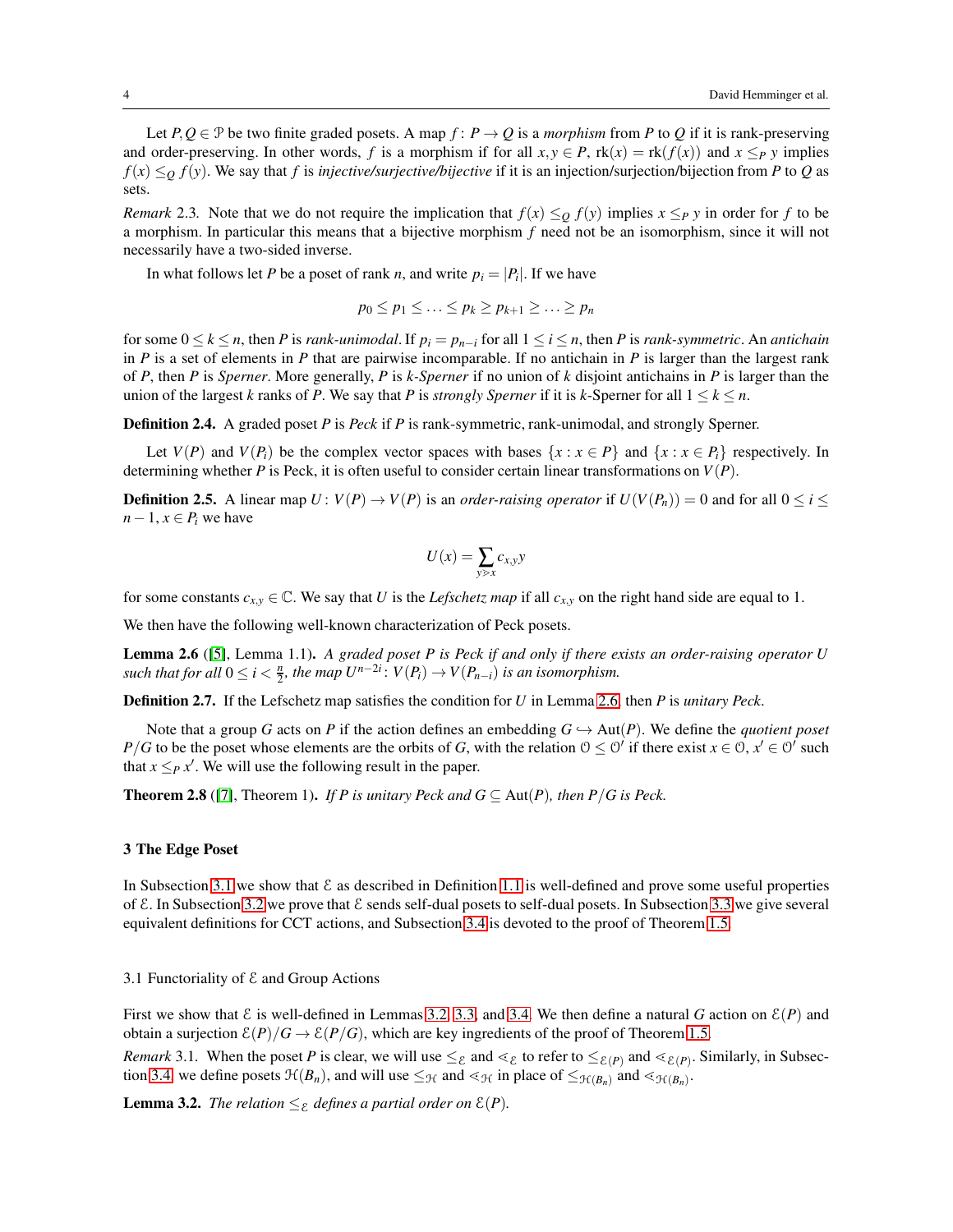*Proof.* We have that  $(x, y) \leq_{\mathcal{E}} (x, y)$  and that  $\leq_{\mathcal{E}}$  is transitive by definition. Suppose  $(x, y) \leq_{\mathcal{E}} (x', y')$  and  $(x', y') \leq_{\mathcal{E}} (x', y')$  $(x, y)$ . Then  $x \leq_P x' \leq_P x$  and  $y \leq_P y' \leq_P y$ , so  $x = x'$  and  $y = y'$  by antisymmetry of  $\leq_P$ , hence  $(x, y) = (x', y')$ .

<span id="page-4-1"></span>**Lemma 3.3.** *For P a graded poset, the poset*  $\mathcal{E}(P)$  *is graded.* 

*Proof.* To show  $\mathcal{E}(P)$  is graded, we must show that  $(x, y) \leq \mathcal{E}(x', y') \implies \text{rk}(x, y) + 1 = \text{rk}(x', y')$ . This fact follows immediately from the definition of  $\leq_{\mathcal{E}}$  and the definition  $rk_{\mathcal{E}}(x,y) = rk_{P}(x)$ . □

<span id="page-4-2"></span>**Lemma 3.4.** Let  $f: P \to Q$  be a morphism of finite graded posets, and define a map  $\mathcal{E}(f): \mathcal{E}(P) \to \mathcal{E}(Q)$  by  $\mathcal{E}(f)(x,y) = (f(x), f(y))$  *for all*  $(x,y) \in \mathcal{E}(P)$ *. Then* 

- *1.* E(*f*) *is a morphism of finite graded posets,*
- 2.  $\mathcal{E}(\text{id}_P) = \text{id}_{\mathcal{E}(P)}$ *, and*

*3. if*  $g: Q \to R$  *is a morphism of finite graded posets, then*  $\mathcal{E}(g \circ f) = \mathcal{E}(g) \circ \mathcal{E}(f)$ *.* 

*Proof.* First, we show (1). Observe that  $\mathcal{E}(f)$  is rank-preserving, since for all  $(x, y) \in \mathcal{E}(P)$  we have

$$
\mathrm{rk}_{\mathcal{E}(P)}(x,y) = \mathrm{rk}_P(x) = \mathrm{rk}_Q(f(x)) = \mathrm{rk}_{\mathcal{E}(Q)}(\mathcal{E}(f)(x,y)).
$$

Suppose  $(x, y) \leq \varepsilon_{(P)}(x', y')$ . Then  $x \leq_P x'$  and  $y \leq_P y'$ , and since f is order-preserving and rank-preserving, it follows that  $f(x) \leq g f(x')$  and  $f(y) \leq g f(y')$ . Hence  $\mathcal{E}(f)(x, y) \leq \mathcal{E}(g)$   $\mathcal{E}(f)(x', y')$ . Since  $\leq_{\mathcal{E}(g)}$  is the transitive closure of  $\leq_{\mathcal{E}(Q)}$ , we similarly obtain that  $\mathcal{E}(f)$  is order-preserving and hence a morphism of finite graded posets.

Next, (2) is trivial.

Finally, we show (3). For all  $(x, y) \in \mathcal{E}(P)$  we have

$$
\mathcal{E}(g \circ f)(x, y) = (g(f(x)), g(f(y))) = (\mathcal{E}(g) \circ \mathcal{E}(f))(x, y).
$$

*Remark* 3.5. By Lemmas [3.2,](#page-3-5) [3.3,](#page-4-1) and [3.4,](#page-4-2) the edge poset construction  $\mathcal E$  defines an endofunctor on the category of finite graded posets with rank-preserving morphisms.

An action of *G* on *P* naturally induces an action of *G* on  $\mathcal{E}(P)$ . Each element  $g \in G$  is an automorphism of *P*, so  $\mathcal{E}(g)$  is an automorphism of  $\mathcal{E}(P)$ . Lemma [3.4](#page-4-2) guarantees that this is a well-defined group action.

**Definition 3.6.** Given a *G*-action on *P*, define a *G*-action on  $\mathcal{E}(P)$  by  $g \cdot (x,y) = \mathcal{E}(g)(x,y) = (gx, gy)$ .

We then obtain a quotient poset  $\mathcal{E}(P)/G$ . It is natural to ask whether the operation of quotienting out by G commutes with E, that is, whether  $\mathcal{E}(P/G) \cong \mathcal{E}(P)/G$ . Unfortunately the two posets are rarely isomorphic, but there is always a surjection  $\mathcal{E}(P)/G \to \mathcal{E}(P/G)$ , and this surjection is also an injection precisely when the *G*-action on *P* is CCT, as will be shown in Lemma [3.15.](#page-6-2)

## <span id="page-4-3"></span>**Proposition 3.7.** *The map q*:  $\mathcal{E}(P)/G \to \mathcal{E}(P/G)$  *defined by*  $q(G(x,y)) = (Gx,Gy)$  *is a surjective morphism.*

*Proof.* Note that *q* is well-defined because if  $(x', y') = g(x, y) = (g \cdot x, g \cdot y)$  for some  $g \in G$ , then  $x' \in Gx$  and  $y' \in G$ y. Clearly *q* is rank-preserving and surjective, so it suffices to show that *q* is order-preserving. Suppose that  $G(x, y) \leq_{\mathcal{E}(P)/G} G(w, z)$ . Then there exist some  $(x_0, y_0) \in G(x, y)$ ,  $(w_0, z_0) \in G(w, z)$  such that  $x_0 \leq_{P} w_0$  and  $y_0 \leq_{P} z_0$ . We then have that  $(Gx, Gy) \leq_{E(P/G)} (Gw, Gz)$  by definition. Since  $\leq_{E(P/G)}$  is the transitive closure of  $\leq_{E(P/G)} q$  is order-preserving. 口

#### <span id="page-4-0"></span>3.2 The Opposite Functor and Self-Dual Posets

Next, we discuss the notion of a dual poset, given by applying the opposite functor, op, to a graded poset. We will show that op commutes with  $\mathcal{E}$ . This will imply that  $\mathcal{E}(P)$  is self-dual if P is, which in turn will imply that  $\mathcal{E}(B_n/G)$ is self-dual for any group action of *G* on *Bn*.

**Definition 3.8.** Let P be the category of graded posets and let op:  $\mathcal{P} \to \mathcal{P}$  be the opposite functor, defined on posets as follows. For *P* a poset, the elements of  $P^{op}$  are the same as those of *P* with order relation  $\leq_{P^{op}}$  defined by  $x \leq_{P^{\text{op}}} y \Leftrightarrow x \geq_{P} y$ . Induced maps on morphisms are given as follows: for *P*, *Q* graded posets with  $f: P \to Q$ , then  $f^{op}$ :  $P^{op} \to Q^{op}$  is defined by  $f^{op}(x) = f(x)$ . The poset  $P^{op}$  is called the *dual* poset of *P*. A poset *P* is *self-dual* if there is an isomorphism of posets  $P \cong P^{\text{op}}$ .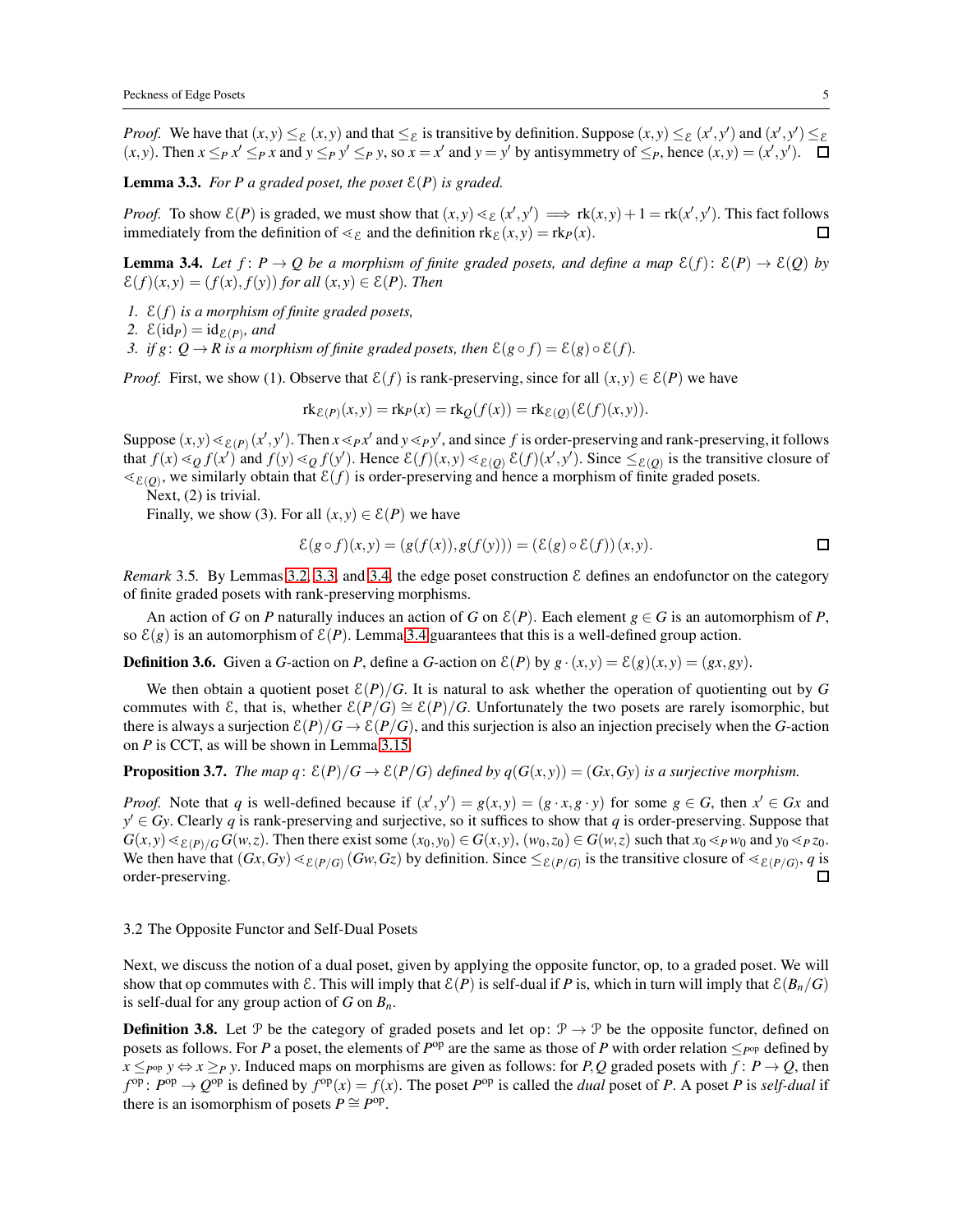*Remark* 3.9. Note that it is easy to check op:  $\mathcal{P} \to \mathcal{P}$  is indeed a covariant functor. In more abstract terms, if we view *P* as a category, then *P*<sup>op</sup> is the opposite category. Additionally, op as defined in this way is actually an endofunctor on the category of all finite posets, which restricts to a functor on the subcategory of graded posets.

<span id="page-5-0"></span>**Lemma 3.10.** *The functor*  $op: \mathcal{P} \to \mathcal{P}$  *commutes with the functor*  $\mathcal{E}: \mathcal{P} \to \mathcal{P}$ *. That is,*  $\mathcal{E}(P^{op}) \cong \mathcal{E}(P)^{op}$ *.* 

*Proof.* Define the morphism  $F: E(P^{op}) \to E(P)^{op}$  by sending an edge between two vertices *x* and *y* of  $P^{op}$  to the edge between same two vertices *x* and *y* of *P*. The inverse to *F* is given by  $G: E(P)^{op} \to E(P^{op})$  sending an edge between two vertices *x* and *y* of *P* to the edge between the same two vertices *x* and *y* of  $P^{\text{op}}$ .  $\Box$ 

<span id="page-5-2"></span>Proposition 3.11. *If P is a self-dual poset, then* E(*P*) *is also self-dual.*

*Proof.* Since *P* is self-dual, there is an isomorphism  $f: P \to P^{op}$ . By the functoriality of  $\mathcal{E}$ , as shown in Lemma [3.4,](#page-4-2) we obtain that  $\mathcal{E}(f)$ :  $\mathcal{E}(P) \to \mathcal{E}(P^{\text{op}})$  is an isomorphism. By Lemma [3.10,](#page-5-0) there is an isomorphism  $\mathcal{E}(P^{\text{op}}) \cong$  $\mathcal{E}(P)$ <sup>op</sup>. Then, let  $F: \mathcal{E}(P^{op}) \to \mathcal{E}(P)^{op}$  be the same isomorphism defined in the proof of Lemma [3.10,](#page-5-0) the composition  $F \circ \mathcal{E}(f)$ :  $\mathcal{E}(P) \to \mathcal{E}(P)$ <sup>op</sup> defines an isomorphism, so  $\mathcal{E}(P)$  is self-dual.  $\Box$ 

*Example* 3.12*.* While  $\mathcal{E}(P)$  is often Peck for known Peck posets P,  $\mathcal{E}(P)$  need not be Peck in general. Furthermore, adding the condition that *P* be self-dual does not change this fact. In Figure [3.1](#page-12-0) we give an example of a poset *P* such that *P* is unitary Peck and self-dual, but  $\mathcal{E}(P)$  is not rank-unimodal and hence not Peck.



Fig. 3.1 *P* is self-dual and unitary Peck, but  $E(P)$  is not Peck.

<span id="page-5-1"></span>*Remark* 3.13. Whenever there is an action  $\psi: G \times [n] \to [n]$ , we obtain an induced action  $\phi: G \times B_n \to B_n$  defined by

$$
\phi(g, \{x_1, \ldots, x_k\}) = \{\psi(g, x_1), \ldots, \psi(g, x_k)\}.
$$

It is easy to see that any action  $\phi : G \times B_n \to B_n$  arises in this way. That is, for any action  $\phi$  of *G* on  $B_n$  there exists an action  $\psi$  of *G* on [*n*] such that  $\phi(g, \{x_1, \ldots, x_k\}) = \{\psi(g, x_1), \ldots, \psi(g, x_k)\}\.$  Whenever an action  $\psi$  of *G* on [*n*] is given, we refer to the action  $\phi$  defined above as the *induced action* on  $B_n$ .

**Corollary 3.14.** *For any action*  $\phi$ :  $G \times B_n \rightarrow B_n$ *, we have that* 

 $- B_n/G$  $- \mathcal{E}(B_n/G)$ *, and*  $- \mathcal{E}(B_n)/G$ 

*are self-dual. In particular, they are all rank-symmetric*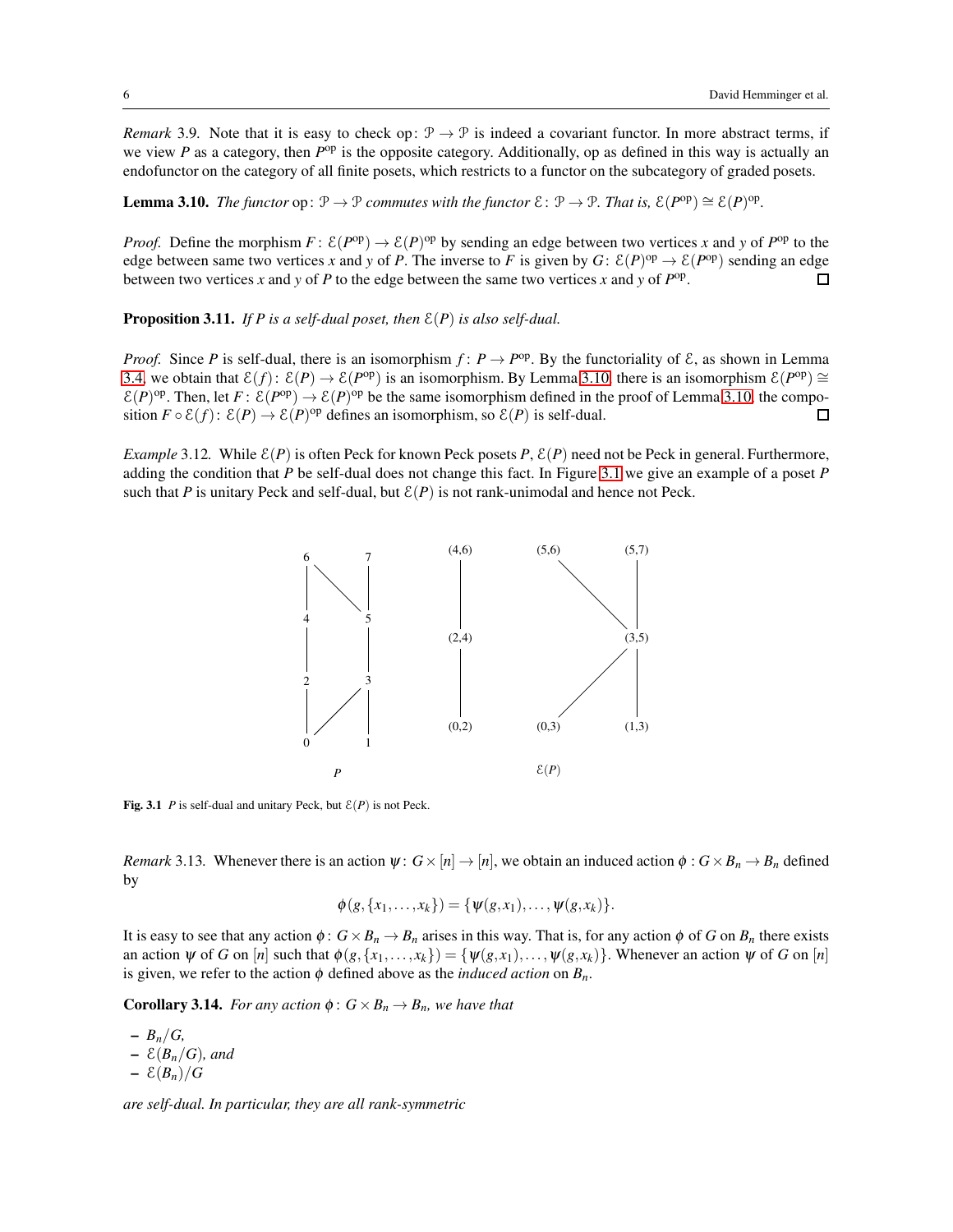*Proof.* By Remark [3.13,](#page-5-1) any action  $\phi$ :  $G \times B_n \to B_n$  is induced by an action  $\psi$ :  $G \times [n] \to [n]$ . Define  $f : B_n \to B_n^{\text{op}}$ to be the map sending a set to its complement. Using this, observe that for any  $\phi$ , the poset  $B_n/G$  is self-dual, as there is an isomorphism

$$
f^{G} : B_{n}/G \to (B_{n}/G)^{\text{op}} G \cdot x \mapsto G \cdot ([n] \setminus x).
$$

This map is well-defined on *G*-orbits because every action on  $B_n$  is induced by an action on [*n*]. Then, by Proposi-tion [3.11,](#page-5-2) it follows that  $\mathcal{E}(B_n/G)$  is self-dual.

It only remains to prove that  $\mathcal{E}(B_n)/G$  is self-dual. However, from Proposition [3.11,](#page-5-2)  $\mathcal{E}(B_n)$  is self-dual, with the isomorphism given by

$$
\mathcal{E}(f): \mathcal{E}(B_n) \to \mathcal{E}(B_n^{\text{op}}) \cong \mathcal{E}(B_n)^{\text{op}}
$$

$$
(x, y) \mapsto ([n] \setminus y, [n] \setminus x).
$$

Once again, since the action on  $B_n$  is induced by an action on  $[n]$ , this isomorphism descends to an isomorphism  $\mathcal{E}(f)^G$ :  $\mathcal{E}(B_n)/G \to (\mathcal{E}(B_n)/G)^{op}$ . Thus,  $\mathcal{E}(B_n)/G$  is self-dual.  $\Box$ 

#### <span id="page-6-0"></span>3.3 Equivalent Definitions of Common Cover Transitive Actions

We next give four equivalent definitions of CCT actions.

<span id="page-6-2"></span>Lemma 3.15. *Let G be a group acting on a graded poset P. The following are equivalent:*

- *1. The action of G on P is CCT.*
- 2. Whenever  $x \le y$ ,  $x \le z$ , and  $y \in Gz$ , there exists some  $g \in \text{Stab}(x)$  with  $gy = z$ .
- *3. The map q*:  $\mathcal{E}(P)/G \to \mathcal{E}(P/G)$  *defined by q*( $G(x, y)$ ) = ( $Gx, Gy$ ) *is a bijective morphism (but not necessarily an isomorphism).*
- *4. For all i there is an equality*  $|(\mathcal{E}(P)/G)_i| = |(\mathcal{E}(P/G))_i|$ .

*Proof.* First, we show (1)  $\Leftrightarrow$  (3). By Proposition [3.7](#page-4-3) we know that *q* is a bijection exactly when there do not exist distinct orbits  $G(x, y) \neq G(x', y')$  with  $x' \in Gx$ ,  $y' \in Gy$ . Fix  $(x, y), (x', y') \in \mathcal{E}(P)$  such that  $x' \in Gx$  and  $y' \in Gy$ . Pick  $a g \in G$  such that  $g \cdot y' = y$ . Then  $(g \cdot x', y) \in G(x', y')$ , so  $G(x, y) = G(x', y')$  if and only if there exists some  $g' \in G$ such that  $g' \cdot x = g \cdot x'$  and  $g' \cdot y = y$ . Hence *q* is a bijection if and only if the *G* action is CCT.

Second,  $(2) \Leftrightarrow (3)$  by an analogous argument to  $(1) \Leftrightarrow (3)$ . Finally, we check  $(3) \Leftrightarrow (4)$ . Again using Proposi-tion [3.7,](#page-4-3) the morphism *q* is always surjective. Since a morphism is always rank-preserving, it must map  $(\mathcal{E}(P)/G)$ *i* surjectively onto  $(\mathcal{E}(P/G))_i$ . However, since the posets are finite, this surjection is a bijection if and only if the sets have the same cardinality. П

*Remark* 3.16*.* While *q* is a bijection if and only if the action of *G* on *P* is CCT, it is *not* true that if the action of *G* on *P* is CCT, then *q* is an isomorphism. For example, take  $G = D_{20} \subset S_{10}$  acting by reflections and rotations on  $\{1,2,\ldots,10\}$ , and consider the induced action on  $B_{10}$ . By Proposition [1.8,](#page-2-3) this action is CCT. However, consider *x* = {2,4},*y* = {1,2,4},*a* = {2,4,7}, and *b* = {2,4,6,7}. We may observe that  $(x, y)$ ,  $(a, b) \in \mathcal{E}(B_{10})$  and *Gx* <  $Ga, Gy < Gb$ , so  $(Gx, Gy) <_{\mathcal{E}(P/G)} (Ga, Gb)$ . However, it is not true that  $G(x, y) <_{\mathcal{E}(P)/G} G(a, b)$ .

<span id="page-6-1"></span>3.4 Proof of Theorem [1.5](#page-2-2)

In this section we prove Theorem [1.5,](#page-2-2) which we recall here:

**Theorem 1.5.** *If a group action of G on B<sub>n</sub> is CCT, then*  $\mathcal{E}(B_n/G)$  *is Peck.* 

The proof is largely based on the following Lemma.

<span id="page-6-3"></span>**Lemma 3.17.** Let P, Q be two graded posets with a morphism  $f: P \rightarrow Q$  that is a bijection (but not necessarily an *isomorphism). If P is Peck, then Q is Peck.*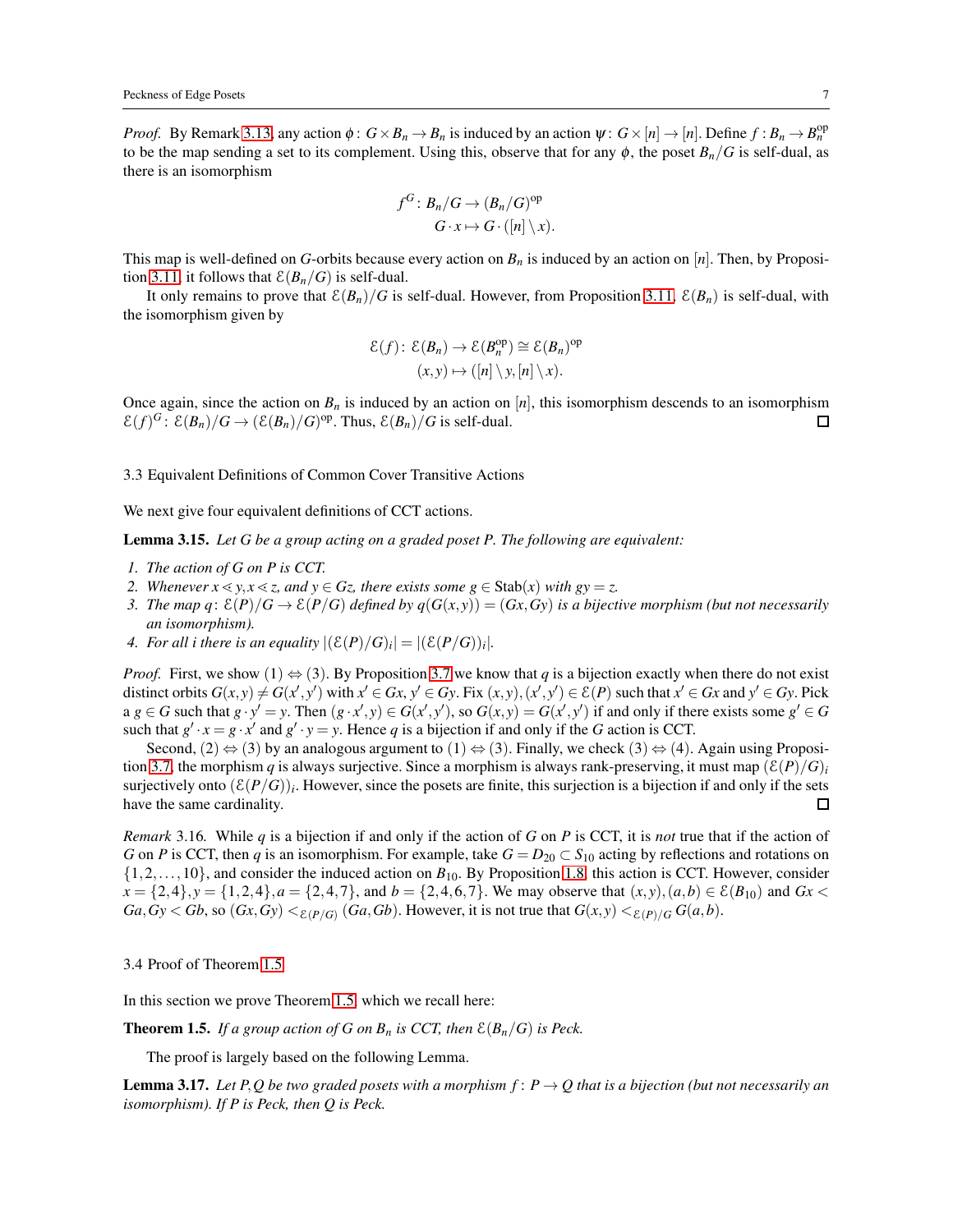$\Box$ 

 $\Box$ 

*Proof.* Let  $rk(P) = rk(Q) = n$ . Since *P* is Peck there exists an order-raising operator *U* such that  $U^{n-2i}$ :  $V(P_i) \rightarrow$ *V*( $P_{n-i}$ ) is an isomorphism. Since *f* is a poset morphism, it follows that the map  $f \circ U \circ f^{-1}$  is an order-raising operator on Q. We then have that  $f \circ U^{n-2i} \circ f^{-1} = (f \circ U \circ f^{-1})^{n-2i} : V(Q_i) \to V(Q_{n-i})$  is an isomorphism since  $U^{n-2i}$ :  $V(P_i) \rightarrow V(P_{n-i})$  is an isomorphism and *f* is a bijection.

By Lemmas [3.15](#page-6-2) and [3.17,](#page-6-3) in order to prove Theorem [1.5](#page-2-2) it suffices to prove that  $\mathcal{E}(B_n)/G$  is Peck. One way to do this is to prove that  $\mathcal{E}(B_n)$  is unitary Peck and then apply Theorem [2.8.](#page-3-2) In fact, this approach generalizes to an arbitrary poset *P*.

<span id="page-7-0"></span>**Theorem 3.18.** *If the action of G on P is CCT and*  $\mathcal{E}(P)$  *is unitary Peck, then*  $\mathcal{E}(P/G)$  *is Peck.* 

*Proof.* Since the *G*-action is CCT, there is a bijection *q*:  $\mathcal{E}(P)/G \to \mathcal{E}(P/G)$  by Lemma [3.15.](#page-6-2) Since  $\mathcal{E}(P)$  is unitary Peck we have that  $\mathcal{E}(P)/G$  is Peck by Theorem [2.8,](#page-3-2) hence  $\mathcal{E}(P/G)$  is Peck by Lemma [3.17.](#page-6-3)  $\Box$ 

We prove that  $\mathcal{E}(B_n)$  is unitary Peck for  $n > 2$  in Section 8 of the REU report, but unfortunately the proof is technical and computational. Note that by Theorem [3.18,](#page-7-0) this immediately implies Theorem [1.5.](#page-2-2) Fortunately there is a cleaner – albeit less direct – route to proving Theorem [1.5.](#page-2-2) In order to avoid showing that  $\mathcal{E}(B_n)$  is unitary Peck, we define a graded Peck poset  $\mathcal{H}(B_n)$  which injects into  $\mathcal{E}(B_n)$ .

<span id="page-7-1"></span>**Definition 3.19.** For *P* a graded poset, define the graded poset  $\mathcal{H}(P)$  as follows. Let the elements  $(x, y) \in \mathcal{H}(P)$  be pairs  $(x, y) \in P \times P$  such that  $x \le y$ . Define  $(x, y) \le y \le (x', y')$  if  $x \le x', y \le y'$  and  $x' \ne y$ . Then define  $\le y \le y$  to be the transitive closure of  $\leq_{\mathcal{H}}$ , and define  $\text{rk}_{\mathcal{H}}(x,y) = \text{rk}_P(x)$ .

<span id="page-7-3"></span>*Example* 3.20*.* We give an example of the poset  $\mathcal{H}(B_3)$  in Figure [3.2.](#page-12-1) Observe that  $\mathcal{H}(B_3)$  can be written as a disjoint union of three copies of *B*2. This is a single case of the more general phenomenon proven in Proposition [3.26.](#page-8-0)

<span id="page-7-2"></span>*Remark* 3.21. Note that by definition,  $(x, y) \leq_{\mathcal{H}} (x', y')$  precisely when  $(x, y) \leq_{\mathcal{E}} (x', y')$  and  $x' \neq y$ , hence  $(x, y) \leq_{\mathcal{H}} (x', y')$  $(x', y') \Rightarrow (x, y) \leq \varepsilon$   $(x', y')$ . In other words,  $\mathcal{H}(P)$  has the same elements as  $\mathcal{E}(P)$  but with a weaker partial order.

Lemma 3.22. *For P a graded poset, the object* H(*P*)*, as defined in Definition [3.19,](#page-7-1) is a graded poset.*

*Proof.* This follows immediately from Remark [3.21](#page-7-2) and the fact that  $\mathcal{E}(P)$  is graded.

*Remark* 3.23. While  $\mathcal{E}: \mathcal{P} \to \mathcal{P}$  is a functor,  $\mathcal{H}$  is not a functor. In particular, it is not possible to define  $\mathcal{H}(f)$ for *f* a morphism. This is illustrated in Figure [3.3.](#page-8-1) For example, suppose we took  $f: P \to Q$  defined by  $f(1) =$  $a, f(2) = f(3) = b$ , and  $f(4) = c$ . Then there is no possible morphism  $\mathcal{H}(f)$ :  $\mathcal{H}(P) \to \mathcal{H}(Q)$  because there are no morphisms  $\mathcal{H}(P) \to \mathcal{H}(Q)$  whatsoever.

Given an action of a group *G* on *P*, we define an action of *G* on  $\mathcal{H}(P)$  as we did for  $\mathcal{E}(P)$  by again defining  $g \cdot (x,y) = (gx, gy)$  for all  $(x,y) \in P$ . We will then have a well-defined quotient poset  $\mathcal{H}(P)/G$  with the same elements as  $\mathcal{E}(P)/G$ .

**Lemma 3.24.** *The automorphism defined by g* ·  $(x, y) = (gx, gy)$  *for all*  $g \in G$ ,  $(x, y) \in \mathcal{H}(P)$  yields a group action *of*  $G$  *on*  $\mathcal{H}(P)$ *.* 

*Proof.* Let  $g \in G$ . Since  $\leq_{\mathcal{H}}$  is the transitive closure of  $\leq_{\mathcal{H}}$  it suffices to show that for all  $(x, y), (x', y') \in \mathcal{H}(P)$ we have  $(x, y) \leq_{\mathcal{H}} (x', y') \Leftrightarrow g(x, y) \leq_{\mathcal{H}} g(x', y')$ . Since g is an automorphism of P, we have  $x \leq_P x' \Leftrightarrow gx \leq_P gx'$ ,  $y \leq_P y' \Leftrightarrow gy \leq_P gy'$ , and  $y \neq x' \Leftrightarrow gy \neq gx'$ , so the result follows from the definition of  $\leq_{\mathcal{H}}$ .  $\Box$ 

<span id="page-7-4"></span>Lemma 3.25. *The map*

$$
f: \mathcal{H}(P)/G \to \mathcal{E}(P)/G
$$

$$
G(x, y) \mapsto G(x, y)
$$

*is a bijective morphism for any group action of G on P.*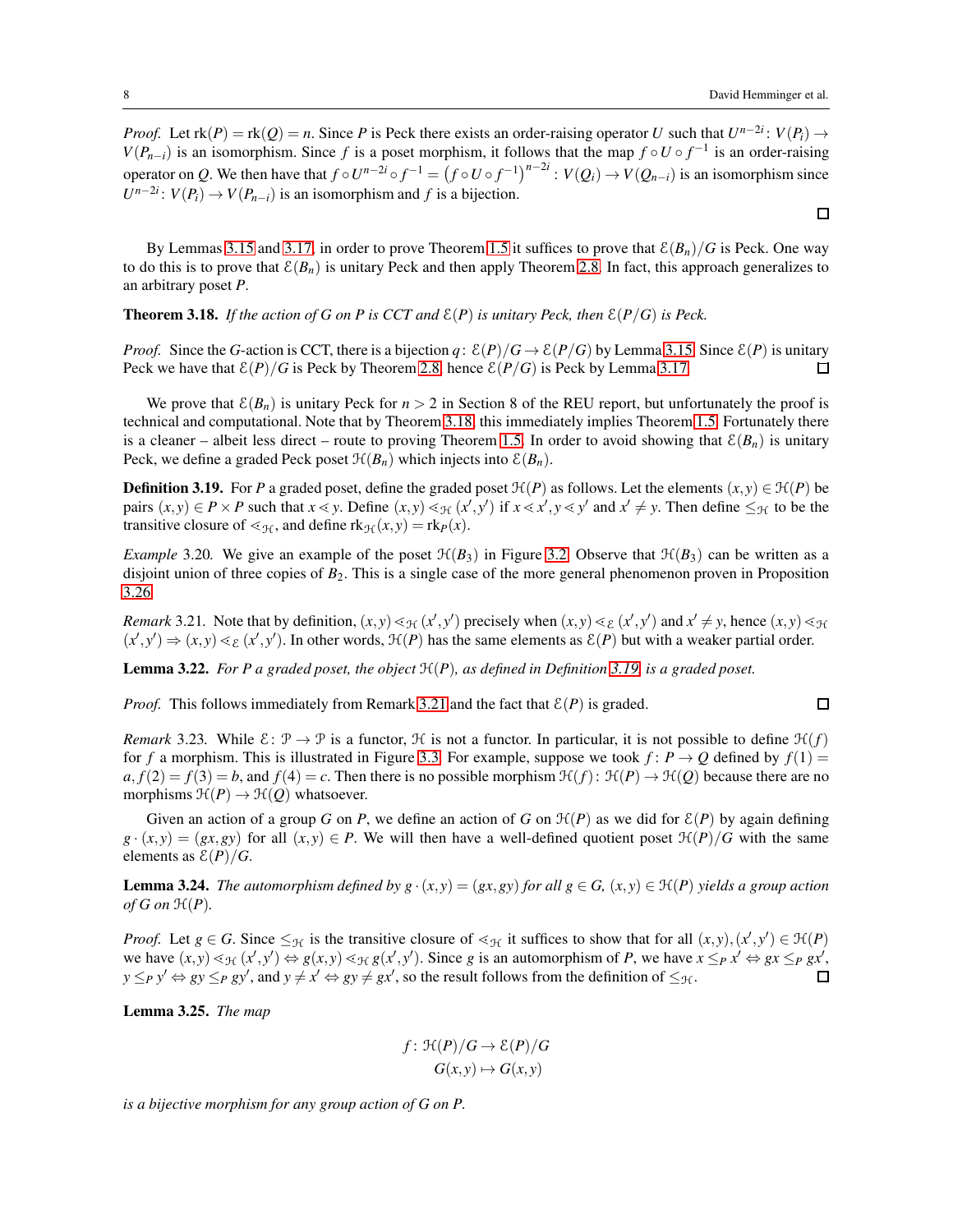



H(*B*3)

Fig. 3.2 *B*<sub>3</sub> and  $\mathcal{H}(B_3)$ 



<span id="page-8-1"></span>**Fig. 3.3** A map of posets  $f : P \to Q$  with no possible map  $\mathcal{H}(f)$ 

*Proof.* The elements of  $\mathcal{H}(P)/G$  and  $\mathcal{E}(P)/G$  are the same by definition, so it suffices to show that *f* is a morphism. Since *f* is clearly rank-preserving, it suffices to show *f* is order-preserving. This is immediate from Remark [3.21.](#page-7-2)

 $\Box$ 

The remaining step in the proof of Theorem [1.5](#page-2-2) is to show that  $\mathcal{H}(B_n)$  is unitary Peck, which we do by generalizing Example [3.20](#page-7-3) and showing that  $\mathcal{H}(B_n)$  is isomorphic to a disjoint union of boolean algebras.

<span id="page-8-0"></span>**Proposition 3.26.** *The graded poset*  $\mathcal{H}(B_n)$  *is isomorphic to n disjoint copies of*  $B_{n-1}$ *.* 

*Proof.* Let the *n* disjoint copies of  $B_{n-1}$  be labeled  $B_{n-1}^{(i)}$  $n-1$ , 1 ≤ *i* ≤ *n*, with the elements of *B*<sup>(*i*)</sup><sub>*n*−</sub>  $\sum_{n=1}^{(i)}$  labeled  $x^{(i)}$ ,  $x \subseteq$  $\{1,\ldots,n-1\}$ . We will show that the map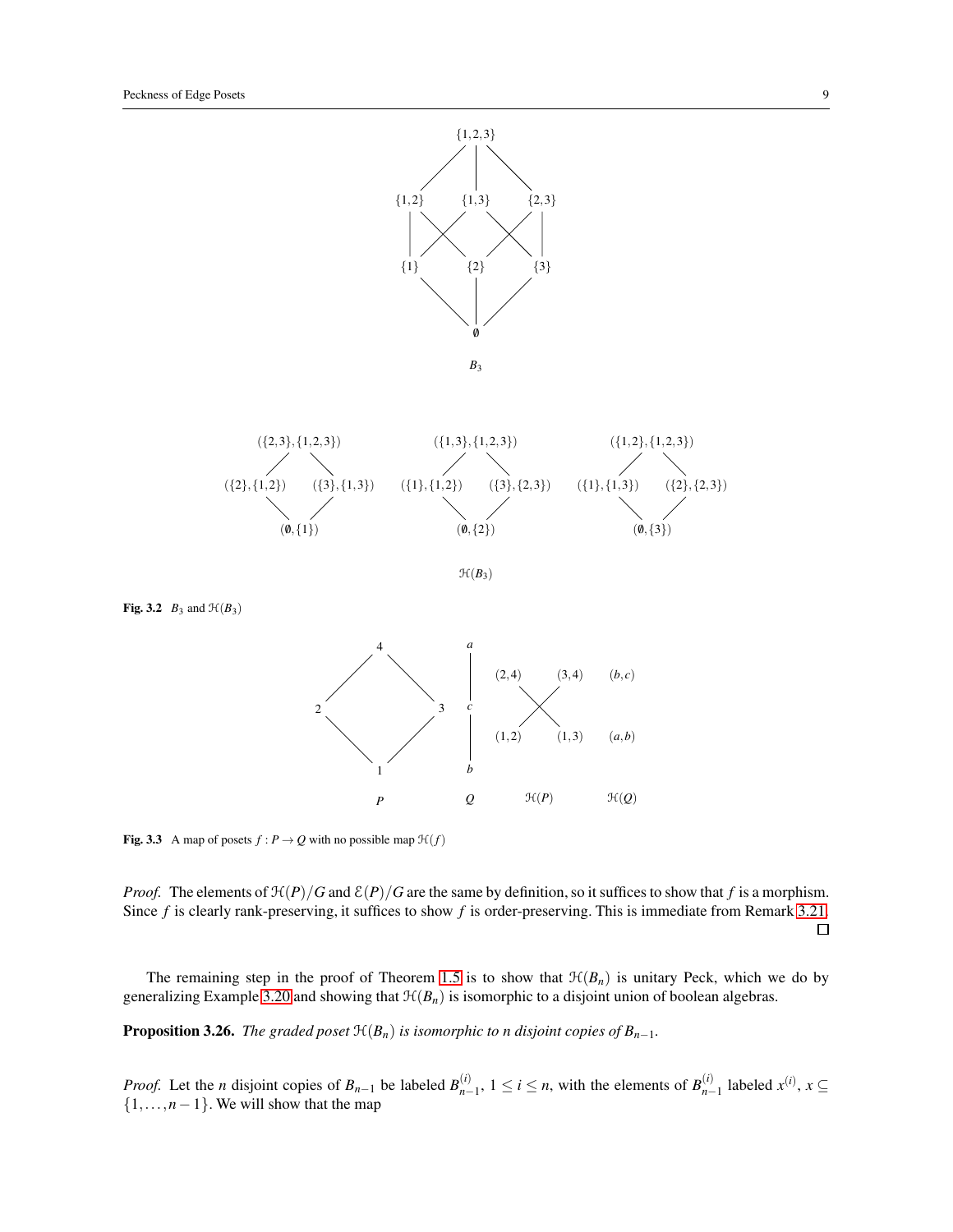$$
f: \mathfrak{H}(B_n) \longrightarrow \bigcup_{i=1}^n B_{n-1}^{(i)}
$$

$$
(x, x \cup i) \longmapsto x^{(i)}
$$

is an isomorphism. Suppose we have  $(x, y), (x', y') \in H(B_n)$  with  $(x, y) \leq y$   $(x', y')$ . Let  $j \in [n]$  such that  $y' = y \cup \{j\}$ , and let  $i \in [n]$  such that  $x' = x \cup \{i\}$ . If  $i \neq j$ , then  $x' = y$ , contradicting the assumption that  $(x, y) \leq y_t (x', y')$ . Thus  $x' = x \cup \{i\}$  and  $y' = y \cup \{i\}$  for some  $i \in [n]$ .

Conversely, we can easily check that if  $i \notin y$ , then  $(x, y) \leq_{\mathcal{H}} (x \cup \{i\}, y \cup \{i\})$ . It follows that for all subsets  $w \subset [n]$  such that  $|w| = 1$ , there is an isomorphism

$$
\{(x,y): y \setminus x = w\} \to B_{n-1}
$$
  

$$
(x,y) \mapsto (x \setminus w, y \setminus w).
$$

Furthermore, if  $y \ x \neq y' \ x'$ , then  $(x, y)$  and  $(x', y')$  are incomparable, so these subposets indexed by *w* are pairwise disjoint, and  $\mathcal{H}(B_n)$  is isomorphic to *n* copies of  $B_n$ . □

<span id="page-9-0"></span>**Corollary 3.27.** *The graded poset*  $\mathcal{H}(B_n)$  *is unitary Peck for all n*  $\geq$  0*.* 

*Proof.* This follows immediately from Proposition [3.26](#page-8-0) and the fact that  $B_{n-1}$  is unitary Peck. Indeed,  $B_n$  is shown to be unitary Peck in [\[7,](#page-17-0) Theorem 2a] by noting that  $B_k = (B_1)^k$  and that  $B_1$  is clearly unitary Peck. Note that  $\mathcal{H}(B_0)$  is the empty poset, so it is vacuously unitary Peck.  $\Box$ 

<span id="page-9-1"></span>**Corollary 3.28.** *The graded poset*  $\mathcal{H}(B_n)/G$  *is Peck for any subgroup*  $G \subset \text{Aut}(B_n)$ *.* 

*Proof.* This follows from Corollary [3.27](#page-9-0) and Theorem [2.8.](#page-3-2)

The next corollary will not be particularly relevant in proving Theorem [1.5,](#page-2-2) but we note it as an aside.

**Corollary 3.29.** *Both*  $\mathcal{E}(B_n)$  *and*  $\mathcal{H}(B_n)$  *have symmetric chain decompositions (SCD).* 

*Proof.* The graded poset  $\mathcal{H}(B_n)$  has an SCD by Proposition [3.26](#page-8-0) and the fact that  $B_{n-1}$  has an SCD, as shown in [\[2\]](#page-17-5). By Lemma [3.25](#page-7-4) there is a bijective morphism  $f: \mathcal{H}(B_n) \to \mathcal{E}(B_n)$ , and since a bijective morphism takes an SCD to an SCD it follows that  $\mathcal{E}(B_n)$  has an SCD.  $\Box$ 

<span id="page-9-2"></span>**Corollary 3.30.** *The graded poset*  $\mathcal{E}(B_n)/G$  *is Peck for any subgroup*  $G \subset \text{Aut}(B_n)$ *.* 

*Proof.* By Corollary [3.28,](#page-9-1)  $\mathcal{H}(B_n)/G$  is Peck. By Lemma [3.25,](#page-7-4) the map

$$
f: \mathfrak{H}(B_n)/G \to \mathcal{E}(B_n)/G
$$

$$
G(x, y) \mapsto G(x, y)
$$

is a bijective morphism. Then, by Lemma [3.17,](#page-6-3) it follows that  $\mathcal{E}(B_n)/G$  is Peck.

We now deduce Theorem [1.5.](#page-2-2)

*Proof of Theorem [1.5.](#page-2-2)* By Corollary [3.30,](#page-9-2)  $\mathcal{E}(B_n)/G$  is Peck for any group action of *G* on  $B_n$ . Since the *G*-action is CCT, there is a bijective morphism from  $\mathcal{E}(B_n)/G$  to  $\mathcal{E}(B_n/G)$  by Lemma [3.15.](#page-6-2) Hence  $\mathcal{E}(B_n/G)$  is Peck by Lemma [3.17.](#page-6-3) □

Note that we have also developed several generalizations of  $\mathcal{E}$ , for which many similar results hold. For more information, see Subsection 3.3 of the REU report.

 $\Box$ 

 $\Box$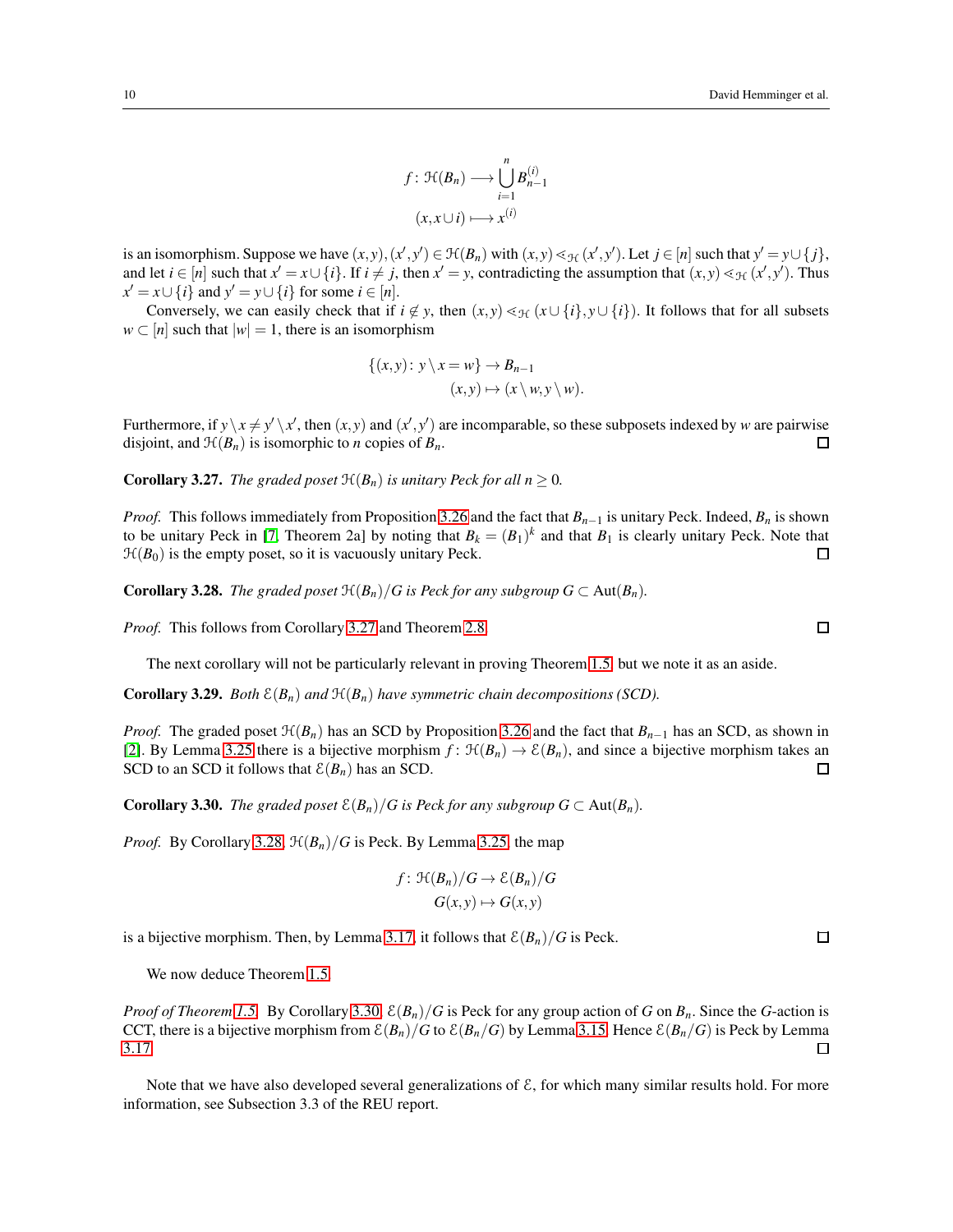#### <span id="page-10-0"></span>4 Common Cover Transitive Actions

In this section, we develop the theory of CCT actions  $\phi$  where *G* is a group, *P* is a poset, and  $\phi : G \times P \to P$ is an action. Recall Definition [1.4,](#page-2-5) that  $\phi$  is CCT if whenever  $x, y, z \in P$  such that  $x \le z, y \le z$ , and  $x \in Gy$ , then there exists  $g \in \text{Stab}(z)$  with  $gx = y$ . We show that the CCT property is closed under semidirect products, in the appropriate sense. From Proposition [1.8,](#page-2-3) which will be proven in Subsection [4.2.4,](#page-14-0) the action of  $S_n$  on  $B_n$  and the action of certain dihedral groups are CCT. We can then use these as building blocks to construct other CCT groups. In particular, we shall show in this section that automorphism groups of rooted trees are CCT.

<span id="page-10-2"></span>*Example* 4.1. Two rather trivial examples of CCT actions are  $\phi$ :  $S_n \times B_n \to B_n$  and  $\psi$ :  $G \times B_n \to B_n$  where *G* is arbitrary,  $\phi$  is the action induced by  $S_n$  permuting the elements of [*n*], and  $\psi$  is the trivial action. In the former case,  $\mathcal{E}(B_n/S_n)$  is simply a chain with *n* points, and so is  $\mathcal{E}(B_n)/S_n$ , since all  $(x, y)$  are identified under the  $S_n$  action. In the latter case, since *G* acts trivially by  $\phi$  we have that  $\mathcal{E}(B_n/G) \cong \mathcal{E}(B_n)$  and  $\mathcal{E}(B_n)/G \cong \mathcal{E}(B_n)$ . So again,  $\psi$  is CCT.

#### 4.1 Preservation Under Semidirect Products

**Lemma 4.2.** Let  $G \subseteq Aut(P)$ ,  $H \triangleleft G$ , and  $K \subset G$  such that  $G = H \rtimes K$ . We then have a well-defined group action

$$
K \times P/H \to P/H
$$
  

$$
(k, Hx) \mapsto H(k \cdot x).
$$

*Proof.* Note that if  $x, x' \in Hx$ , we have  $x' = h \cdot x$  for some  $h \in H$ . Since *H* is normal in *G*, we have that for all  $k \in G$ there exists  $h' \in H$  so that  $khk^{-1} = h'$ . So

$$
k \cdot x' = kh \cdot x = k(k^{-1}h'k) \cdot x = h' \cdot (k \cdot x)
$$

Hence  $k \cdot x$  and  $k \cdot x'$  are in the same *H*-orbit, so we have a well-defined group action of *K* on *P*/*H* defined by  $k \cdot Hx = H(k \cdot x)$ . 口

Recall Proposition [1.9,](#page-2-4) which says that the CCT property is preserved under semidirect products. We will use Proposition [1.9](#page-2-4) to construct more examples of CCT group actions, in particular using it to give a simple proof that CCT actions are preserved under direct products and wreath products.

**Proposition 1.9.** *Let*  $G \subseteq \text{Aut}(P)$ *,*  $H \triangleleft G$ *, and*  $K \subset G$  *such that*  $G = H \rtimes K$ *. Suppose that the action of H on P is CCT and the action of K on P*/*H is CCT. Then the action of G on P is CCT.*

*Proof.* Since  $G = H \rtimes K$ , every element  $g \in G$  can be written uniquely as a product *hk* for some  $h \in H$ ,  $k \in K$ . Let *x*, *y*, *z* ∈ *P* be such that *x* < *z*, *y* < *z*, and such that there exists some *h*<sub>0</sub>*k*<sub>0</sub> ∈ *G* with *h*<sub>0</sub>*k*<sub>0</sub> · *x* = *y*. It suffices to show that there exists some  $g \in \text{Stab}_G(z)$  such that  $g \cdot x = y$ .

The orbits  $Hx$ ,  $Hy$ ,  $Hz \in P/H$  satisfy  $Hx \ll Hz$ ,  $Hy \ll Hz$  such that  $k_0 \cdot Hx = Hy$ . Thus, since the action of *K* on  $P/H$  is CCT, there exists some  $k_1 \in K$  such that  $k_1 \in \text{Stab}_K(Hz)$  and  $k_1 \cdot Hx = Hy$ . It follows that there exists some *h*<sub>1</sub> ∈ *H* such that  $h_1k_1h_0$  ∈ Stab<sub>*G*</sub>(*z*) and  $h_1k_1h_0 \cdot x \in Hy$ .

Write  $x' = h_1 k_1 h_0 \cdot x$ . Since the group action of *G* must be order-preserving by definition, we have that  $x' \le z$ . We already had that  $y \le z$  and  $x' \in Hy$ , hence there exists some  $h_2 \in \text{Stab}_H(z)$  such that  $h_2 \cdot x' = y$  by the fact that the action of H on P is CCT. Then we have that  $h_2h_1k_1h_0 \cdot x = h_2 \cdot x' = y$  and  $h_2h_1k_1h_0 \cdot z = h_2 \cdot z = z$ , as desired.

<span id="page-10-1"></span>**Proposition 4.3.** *If*  $\phi$ :  $G \times P \to P$  and  $\psi$ :  $H \times Q \to Q$  are two CCT actions, then the direct product action

$$
\phi \times \psi \colon (G \times H) \times (P \times Q) \to P \times Q
$$
  

$$
(g, h) \cdot (x, y) \mapsto (gx, hy)
$$

*is also CCT.*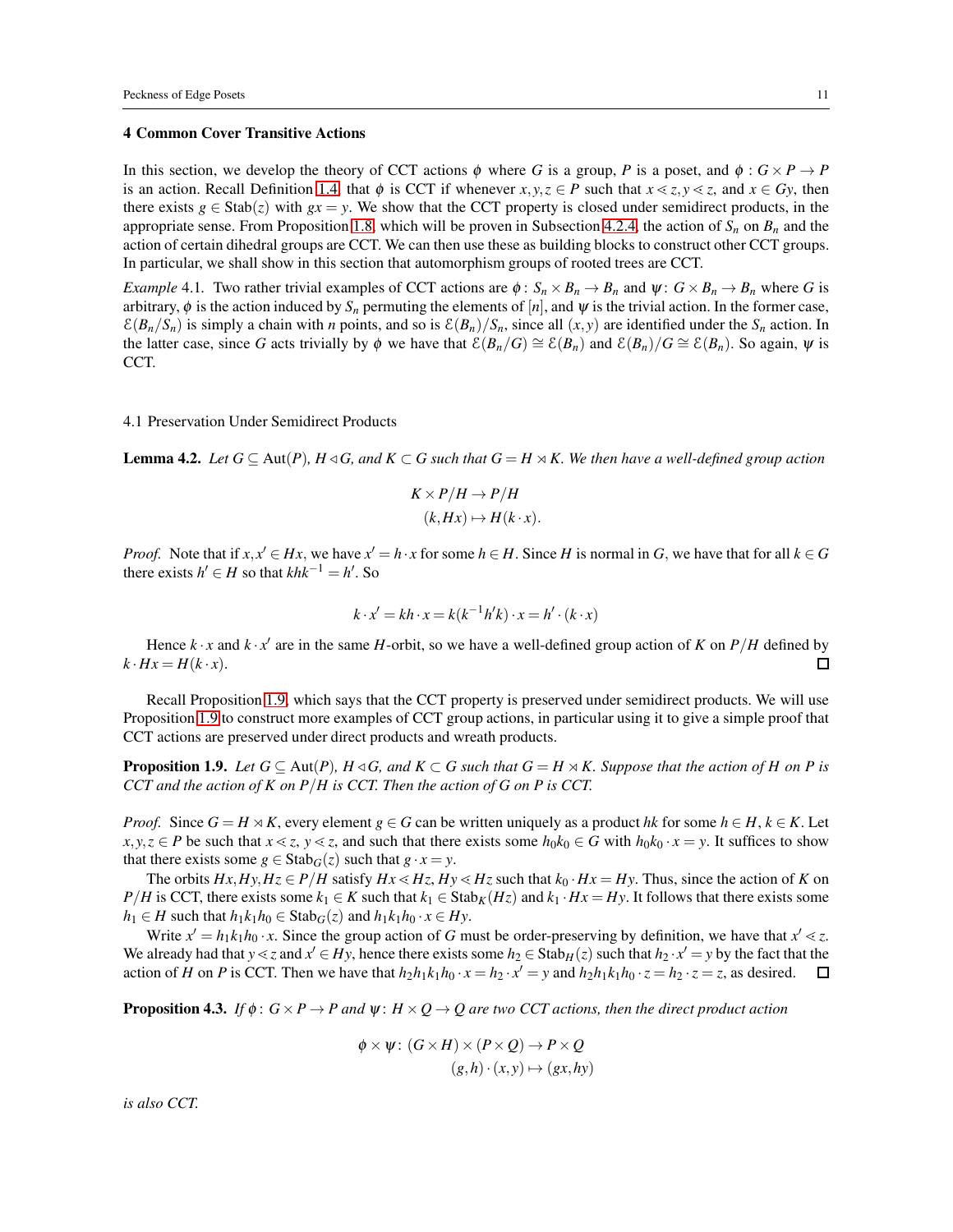*Proof.* First note that if either *G* or *H* acts trivially, then it can be easily checked that the action of  $G \times H$  is CCT. Next, observe that  $G \times H$  can be viewed as the semidirect product  $(G \times \{e\}) \rtimes (\{e\} \times H)$ . Since the action of *G* on *P* is CCT, the action of  $G \times \{e\}$  on  $P \times Q$  is CCT. Also, since the action of *H* on *Q* is CCT, it follows that the action of  ${e} \times H$  on  $P \times Q/(G \times {e})$  is CCT. Therefore, the action of  $(G \times {e}) \rtimes ({e} \times H)$  satisfies the conditions of Proposition [1.9,](#page-2-4) hence the action of  $G \times H$  on  $P \times Q$  is CCT.  $\Box$ 

Next, we use Proposition [1.9](#page-2-4) to prove in Proposition [4.8](#page-11-1) that the CCT property is preserved under wreath products with the symmetric group. First, we need the definition of the wreath product.

**Definition 4.4.** For *G* and *H* groups with  $H \subset S_\ell$ , the *wreath product*, denoted by  $G \wr H$ , is the group whose elements are pairs  $(g,h) \in G^{\ell} \times H$  with multiplication defined by

$$
((g'_1,\ldots,g'_\ell),h')\cdot ((g_1,\ldots,g_\ell),h)=((g'_{h'(1)}g_1,\ldots,g'_{h'(\ell)}g_\ell),hh')
$$

where *H* acts on  $[\ell]$  via the embedding of *H* into  $S_{\ell}$ .

In other words,  $G \wr H$  can be viewed as a certain semidirect product  $G^{\ell} \rtimes H$ .

<span id="page-11-2"></span>**Definition 4.5.** For any group  $G$  with a given action  $\psi: G \times P \to P$ , we obtain an induced action  $\phi: G \wr H \times P^\ell \to P^\ell$ defined by

$$
((g_1,\ldots,g_\ell),h)(a_1,\ldots,a_\ell)=(g_{h^{-1}(1)}\cdot a_{h^{-1}(1)},\ldots,g_{h^{-1}(\ell)}\cdot a_{h^{-1}(\ell)}).
$$

*Remark* 4.6. Heuristically, one may think of the above action as obtained by first having *G* act separately on the  $\ell$ distinct copies of *P*, and then letting *H* act by permuting the copies.

<span id="page-11-3"></span>Lemma 4.7. *For P a graded poset, the action*

$$
\phi: S_{\ell} \times P^{\ell} \to P^{\ell}
$$

$$
(\sigma, (x_1, \ldots, x_{\ell})) \mapsto (x_{\sigma(1)}, \ldots, x_{\sigma(\ell)})
$$

*is CCT.*

*Proof.* For  $a \in P^{\ell}$  denote  $a = (a_1, ..., a_{\ell})$ . Suppose  $x, y, z \in P^{\ell}$  with  $x \le z, y \le z$ , and  $x \in S_{\ell}y$ , but  $x \ne y$ . This means there is a unique *i* such that  $x_i \le z_i$  and  $x_k = z_k$  for  $k \ne i$ . Additionally, there is a unique *j* for which  $y_j \le z_j$  and  $y_k = z_k$  for  $k \neq j$ . Since  $x \in S_\ell y$ , we obtain the equality of multisets  $\{x_1, \ldots, x_\ell\} = \{y_1, \ldots, y_\ell\}$ . But for  $k \neq i, j$  we have  $x_k = z_k = y_k$ , so we also obtain equality of sets  $\{x_i, x_j\} = \{y_i, y_j\}$ . Since  $y_j \le x_j$ , we obtain  $y_j = x_i, y_i = x_j$ . Then, taking the transposition  $\sigma = (ij) \in S_{\ell}$ , it follows that  $\sigma \in \text{Stab}(z)$  and  $\sigma \cdot x = y$ .  $\Box$ 

<span id="page-11-1"></span>**Proposition 4.8.** If  $\psi$  :  $G\times P\to P$  is CCT, let  $\phi$  :  $G\wr S_\ell\times P^\ell\to P^\ell$  be the induced action defined in Definition [4.5.](#page-11-2) *Then*  $\phi$  *is also CCT.* 

*Proof.* Note that the wreath product  $G \wr S_\ell$  can be viewed as a semidirect product  $G^{\ell} \rtimes S_\ell$ . Since the action of *G* on *P* is CCT, we obtain that the action of  $G^{\ell}$  on  $P^{\ell}$  is CCT by Proposition [4.3.](#page-10-1) Furthermore, the action

$$
S_{\ell} \times (P/G)^{\ell} \to (P/G)^{\ell}
$$

$$
(\sigma, (x_1, \ldots, x_{\ell})) \mapsto (x_{\sigma(1)} \ldots, x_{\sigma(\ell)})
$$

for  $\sigma \in S_\ell$  and  $x_i \in P/G$  is CCT by Lemma [4.7.](#page-11-3) Since  $P^\ell/G^\ell \cong (P/G)^\ell$ , it follows that the action  $\phi$  satisfies the conditions of Proposition [1.9,](#page-2-4) so  $\phi$  is CCT.  $\Box$ 

## <span id="page-11-0"></span>4.2 Examples of CCT Actions

In this subsection, we describe several classes of CCT actions. First, we show that the automorphism group of any rooted tree is CCT. Second, we show that linear automorphisms of simplices and octahedra are CCT. Third, we show that the left multiplication action is CCT if and only if the group is  $\mathbb{Z}_2^k$ , and that any action of  $\mathbb{Z}_2^k$  on  $[n]$  induces a CCT action on  $B<sub>n</sub>$ . In the end of this subsection, we prove Proposition [1.8,](#page-2-3) which shows that certain symmetric group and dihedral group actions are CCT.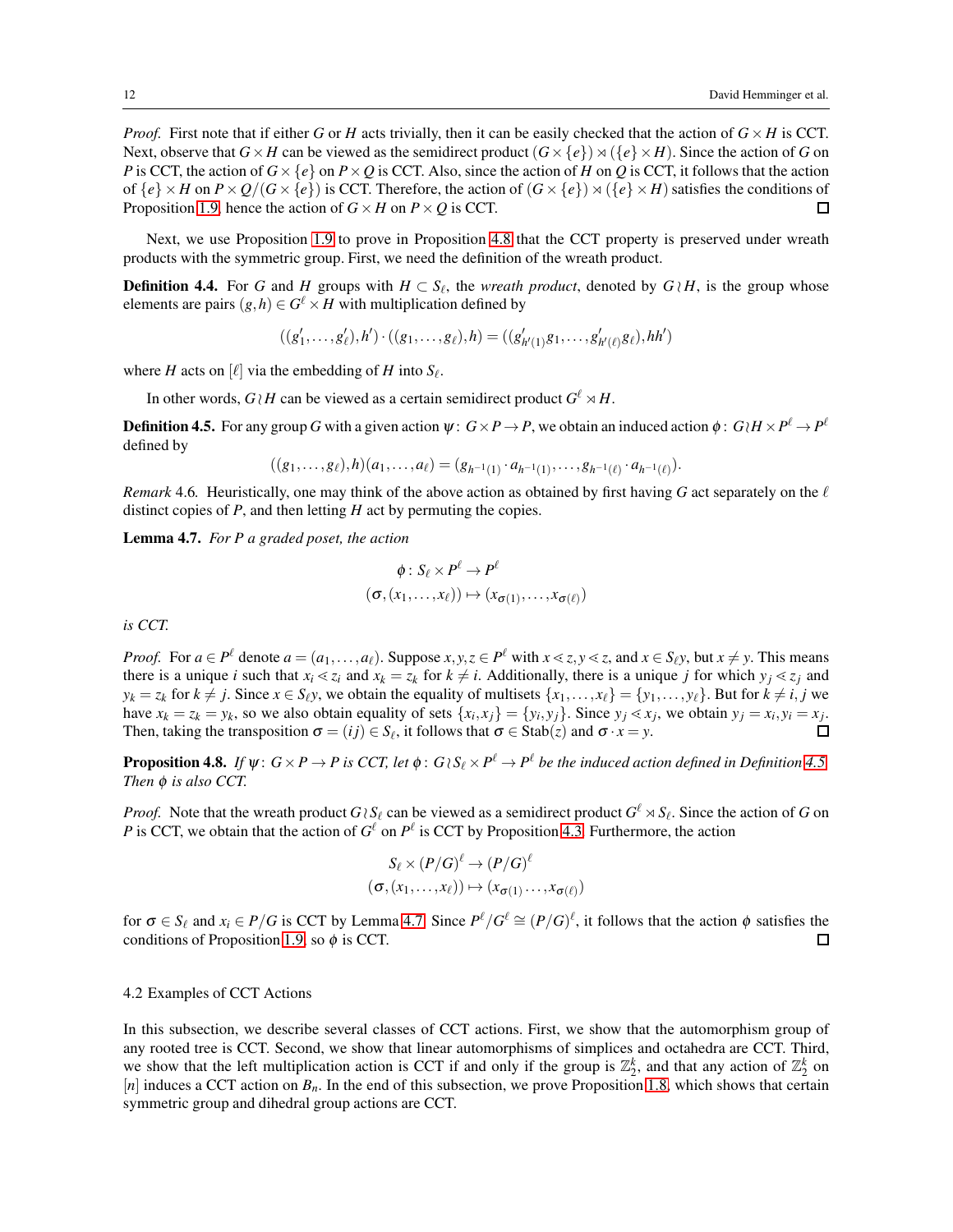#### *4.2.1 An application to rooted trees*

In this subsection, we prove that the automorphism group of a rooted tree is always CCT. To do this we will apply Proposition [4.8](#page-11-1) and Proposition [4.3,](#page-10-1) using that the automorphism group of a rooted tree is essentially built from direct products and wreath products with a symmetric group. To this aim, we first give definitions relating to rooted trees, then characterize their automorphisms, and finally show that such automorphism groups are always CCT.

**Definition 4.9.** A graded poset *P* is a *rooted tree* if there is a unique element  $z \in P$  of maximal rank, called the *root*, and for all  $x \in P$  other than the root there exists a unique  $y \in P$  with  $y \geq x$ .

*Example* 4.10*.* We give two examples of rooted trees in Figures [4.1](#page-12-0) and [4.2.](#page-12-1)



<span id="page-12-0"></span>Fig. 4.1 An example of a rooted tree with 8 leaves



<span id="page-12-1"></span>Fig. 4.2 An example of a rooted tree with 10 leaves

**Definition 4.11.** For *P* a rooted tree, an element  $x \in P$  is a *leaf* if there is no  $z \in P$  with  $x > z$ . Denote the set of all leaves of *P* by  $L(P)$ .

We next recall a useful, elementary lemma whose proof we omit.

<span id="page-12-2"></span>**Lemma 4.12.** Let P be a rooted tree. Then the action of  $Aut(P)$  on P induces an action of  $Aut(P)$  on  $L(P)$ . *Furthermore, there is also an induced action of Aut(P) on*  $B_n$ *, where*  $n = |L(P)|$ *.* 

For the rest of this section only, fix a rooted tree *P* and denote by *G* the group of automorphisms Aut(*P*). Let *G* act on  $B_n$ , where  $n = |L(P)|$ , by the induced action  $\phi : G \times L(P) \to L(P)$  described in the proof of Lemma [4.12.](#page-12-2) For  $x \in P$ , denote  $D(x) = \{y \in P: y \leq x\}$ , so  $D(x)$  is the maximal subposet of P with maximum element *x*.

<span id="page-12-4"></span>Proposition 4.13. *Let P be a rooted tree with root vertex labeled* 0*. Let* {*A*1,...,*Am*} *denote the set of isomorphism classes of*  $\{D(x): x \le 0\}$ , and let  $i_k$  denote the number of subtrees in  $\{D(x): x \le 0\}$  in the isomorphism class  $A_k$ . *For*  $A_k \in \{A_1, \ldots, A_m\}$ *, denote*  $G_k = \text{Aut}(A_k)$ *. Then,* 

<span id="page-12-3"></span>
$$
Aut(P) \cong (G_1 \wr S_{i_1}) \times (G_2 \wr S_{i_2}) \times \cdots \times (G_m \wr S_{i_m})
$$
\n
$$
(4.1)
$$

*In particular,* Aut(*P*) *can be expressed as a sequence of direct products and wreath products of symmetric groups.*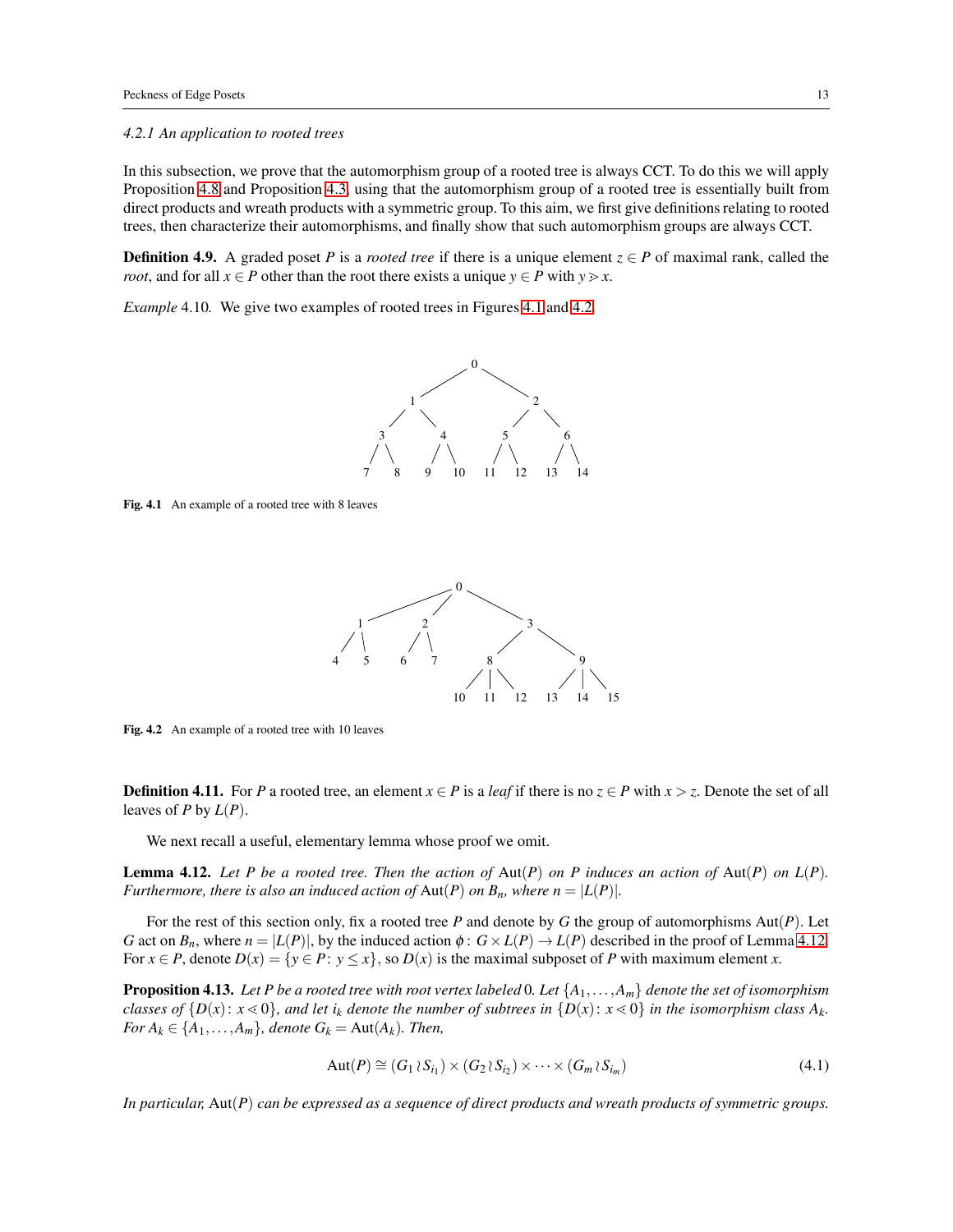*Proof.* We proceed by induction on the rank of *P*. It is clear that if *P* is rank 0, then Aut(*P*) is trivial. If the rank of *P* is greater than 0, label the vertices of *P* by  $\{0,1,\ldots,s\}$  such that the root is labeled 0 and the vertices just below the root are labeled 1,...,*k*. Let *A*1,...,*A<sup>m</sup>* denote the distinct isomorphism classes of trees in the set  $\{D(1),...,D(k)\}\$ . For  $A_k \in \{A_1,...,A_m\}$ , denote  $G_k = \text{Aut}(A_k)$ . Let  $T_j = \{t : t \le 0, D(t) \cong A_j\}$ . Then, letting  $Q_j$ be the subtree of *P* whose elements lie in the set  $\{0\} \cup (\cup_{t \in T_j} D(t))$ , we have that  $Aut(Q_j) \cong G_j \wr S_{i_j}$ , because after choosing a permutation of the elements of  $T_j$ , we are free to choose any element of  $G_j$  to permute each  $D(t)$ ,  $t \in T_j$ . If  $t_1 \le 0$ ,  $t_2 \le 0$ , and  $g \cdot t_1 = t_2$ , then it must be that  $g \cdot D(t_1) = D(t_2)$ . Therefore, Aut $(P)$  must permute these isomorphism classes of trees, and the full automorphism groups is simply the direct product,

$$
Aut(P) \cong (G_1 \wr S_{i_1}) \times (G_2 \wr S_{i_2}) \times \cdots \times (G_m \wr S_{i_m}),
$$
\n(4.2)

Since each  $G_j$  is a sequence of direct products and wreath products with symmetric groups by the inductive assumption, it follows from [\(4.1\)](#page-12-3) that so is Aut(*P*).  $\Box$ 

*Example* [4.1](#page-12-0)4*.* Let  $P_1$  be the rooted tree in Figure 4.1 and  $P_2$  be the rooted tree in Figure [4.2.](#page-12-1) Proposition [4.13](#page-12-4) says that  $Aut(P_1) \cong (S_2 \wr S_2) \wr S_2$ ; and  $Aut(P_2) \cong (S_2 \wr S_2) \times (S_3 \wr S_2)$ .

<span id="page-13-1"></span>Corollary 4.15. *For P a rooted tree,* Aut(*P*) *is CCT.*

*Proof.* Let the rank of *P* be *n*. By Proposition [4.8,](#page-11-1) wreath products with symmetric groups preserve the CCT property, and by Proposition [4.3](#page-10-1) the direct product of two CCT groups is again CCT. Therefore, by the proof of Proposition [4.13,](#page-12-4) the group Aut(*P*) can be built up by repeating this pair of observations *n*−1 times.  $\Box$ 

#### <span id="page-13-2"></span>*4.2.2 Automorphisms of Polytopes*

As another class of CCT actions, we describe several linear automorphism groups of polytopes whose induced actions on  $B_n$  are CCT. In particular, we prove that the linear automorphism groups of simplices and octahedra are CCT. Once we prove Proposition [1.8](#page-2-3) in Subsection [4.2.4,](#page-14-0) we will also see that the action of the dihedral group on a regular *n*-gon is CCT for  $n = p, 2p$ . Since the dihedral group is the group of all linear automorphisms of the regular *n*-gon, this action gives another example of the linear automorphism group of a polytope being CCT.

Definition 4.16. Let *M* be a polytope with a particular embedding in  $\mathbb{R}^n$ . The *group of linear automorphisms of M* is the subgroup of  $GL_n$  whose elements are  $\{g \in GL_n : g \cdot M = M\}.$ 

First we look at linear automorphisms of simplices. Let *G* be the group of linear automorphisms of the (*n*−1) simplex whose vertices lie at the standard basis vectors in  $\mathbb{R}^n$ . The action of *G* on the  $(n-1)$ -simplex induces an action on [*n*], given by identifying [*n*] with the *n* vertices of the  $(n-1)$ -simplex. Hence, it induces an action on  $B_n$ .

*Example* 4.17. The induced action of the group of linear automorphisms of the  $(n-1)$ -simplex on  $B_n$  is CCT. To see this, observe that the group of linear automorphisms in this case induces the usual action of  $S_n$  on  $B_n$ , because any permutation matrix defines a linear map on  $\mathbb{R}^n$ . However, we know the action of  $S_n$  on  $B_n$  is CCT from Example [4.1.](#page-10-2)

Next we look at linear automorphisms of octahedra. Let *G* be the group of linear automorphisms of the noctahedron whose vertices are located at  $\pm e_i$ , where  $e_1, \ldots e_n$  are the standard basis vectors of  $\mathbb{R}^n$ . Then the action of *G* on the octahedron induces an action of *G* on the 2*n* vertices of the octahedron, and hence on  $B_{2n}$ .

## **Proposition 4.18.** *The induced action of the group of linear automorphisms of the n-octahedron on*  $B_{2n}$  *is CCT.*

*Proof.* It is simple to see that the group of linear automorphisms of the n-octahedron is the hyperoctahedral group, since it is generated by the permutation matrices together with the matrix *A*, where  $A_{1,1} = -1$ ,  $A_{i,i} = 1$ , and  $A_{j,k} = 0$ for  $i \neq 1, j \neq k$ .<sup>[2](#page-13-0)</sup> It is well known that the hyperoctahedral group can be written as  $S_2 \wr S_n$ . Then, by Proposition [4.8,](#page-11-1) it follows that  $S_2 \wr S_n$  is CCT. □

<span id="page-13-0"></span><sup>&</sup>lt;sup>2</sup> The hyperoctahedral group is commonly denoted by  $B_n$ , since it is the type *B* Coxeter group. We do not use this notation here to avoid confusing it with the boolean algebra.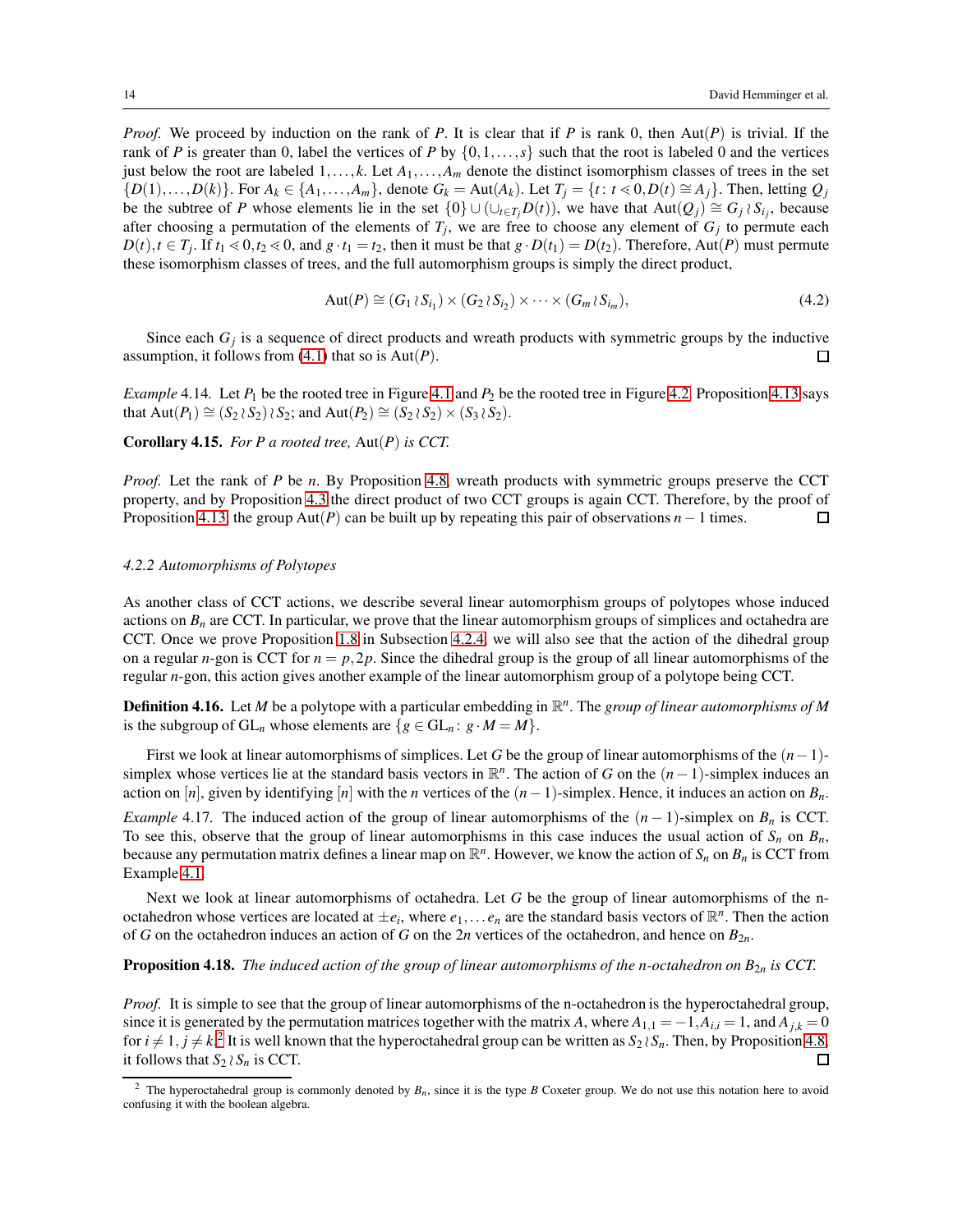*Remark* 4.19*.* Let us give a brief recap of which linear automorphisms of polytopes are known to induce actions on  $B_n$  which are CCT. First, by the above lemmas, the induced action is CCT for octahedra and simplices. By Proposition [1.8](#page-2-3) and Remark [4.21,](#page-15-1) the linear automorphism group of an *n*-gon induces a CCT action on *B<sup>n</sup>* if and only if  $n \in \{1, p, 2p\}$  for *p* a prime. Additionally, using python code, we have verified that automorphisms of the 3-cube with vertices at  $(\pm 1, \pm 1, \pm 1)$  induces a CCT action. It is still unknown whether the linear automorphism groups of *n*-cubes are CCT for *n* > 3, and also whether the remaining five exceptional regular polytopes (namely the dodecahedron and icosahedron in  $\mathbb{R}^3$ , and the 24-cell, 120-cell, and 600-cell polytopes in  $\mathbb{R}^4$ ) induce CCT actions. These questions are repeated in Question [6.6](#page-16-0) and Question [6.7.](#page-17-6)

# 4.2.3 CCT Actions of  $\mathbb{Z}_2^k$

In this subsection, we show that any embedding of  $\mathbb{Z}_2^k$  into  $S_n$  defines an action on  $B_n$  which is CCT. This implies that every action of  $\mathbb{Z}_2^k$  on  $B_n$  is CCT. However, it turns out that this is the only class of groups for which every action on  $B_n$  is CCT.

**Proposition 4.20.** Recall that G is an elementary abelian 2-group if  $G \cong (\mathbb{Z}/2\mathbb{Z})^k$  for some  $k \in \mathbb{N}$ .

- *1. For any*  $n \in \mathbb{N}$ , and G an elementary abelian 2-group, every G-action  $\phi : G \times B_n \to B_n$  is CCT.
- *2. For every finite group G which is not an elementary abelian 2-group, there exists at least one G-action which is not CCT, namely the action of G on*  $B_n$  *induced by the left-regular action of G on itself, where*  $n = |G|$ *.*

*Proof.* First, we show (1) holds. Let  $x, y, z \in B_n$  such that  $x \le z, y \le z$ , and  $x = gy$  for some  $g \in G$ . Since  $x \ne y$ we have  $z = x \cup y$ . Furthermore, since every element in  $\mathbb{Z}_2^k$  has order 2 we have that  $gy = g^2 x = x$  and thus  $gz =$  $gx \cup gy = y \cup x = z$ . Hence  $g \in \text{Stab}(z)$  and thus  $\phi$  is CCT.

Next, we show (2) holds. First, let us show  $G \cong \mathbb{Z}_2^k \Leftrightarrow \forall g \in G, g^2 = e$ . The forward implication is obvious. To see the converse, first note that if  $\forall g \in G$ ,  $g^2 = e$ , then *G* is abelian because  $aba^{-1}b^{-1} = abba = a^2 = e$ . Then, *G* is an abelian group, all of whose elements have order two. The structure theorem of finite abelian groups tells us  $G \cong \mathbb{Z}_2^k$ .

Suppose  $G \not\cong \mathbb{Z}_2^k$ . Then there exists  $g \in G$  such that  $g^2 \neq e$ . Clearly  $\{e\} \leq \{e \cup g\}$ ,  $\{g\} \leq \{e \cup g\}$ , and  $\{g\} \in G\{e\}$ . So in order to show that the induced action  $\phi$ :  $G \times B_n \to B_n$  is not CCT, it suffices to show there is no  $h \in G$  such that  $h \in \text{Stab}(\{e \cup g\})$  and  $h \cdot \{e\} = \{g\}$ . If  $h \in \text{Stab}(\{e \cup g\})$  and  $h \cdot \{e\} = \{g\}$ , then  $h = g$ , and it follows that  $g^2 = e$ . Thus there does not exist such an *h*, and the action induced by left multiplication is not CCT.  $\Box$ 

<span id="page-14-0"></span>*4.2.4 The proof of Proposition [1.8](#page-2-3)*

Let  $x, y \in B_n$ , and let *G* act on  $B_n$ .

Proposition 1.8. *Let n be a positive integer and p be a prime. The following actions are CCT.*

- *1. The action of*  $S_n$  *on*  $B_n$ *.*
- 2. The action of  $D_{2p}$  on  $B_p$ .
- *3. The action of*  $D_{4p}$  *on*  $B_{2p}$ *.*

*Proof.* We have already seen in Example [4.1](#page-10-2) that (1) holds trivially. We prove part (2). The proof of part (3) is similar.

Let *x*, *y* be elements of  $B_n$  such that *x* is covered by *y*. We wish to prove that given  $\sigma \in D_{2p}$  such that  $\sigma x \ll y$ , there exists some  $\tau \in D_{2p}$  such that  $\tau x = \sigma x$  and  $\tau y = y$ . Of course, we may assume  $\sigma x \neq x$ , as we could then take  $\tau = id$ .

The action of  $D_{2p}$  on  $B_p$  is induced by the action of  $D_{2p}$  on [p], where [p] is identified with vertices of the regular *p*-gon. Note that any element in  $D_{2p}$  is either some reflection *r* by one of the lines of symmetry of the polygon or some rotation  $\sigma_0^d$ , where  $\sigma_0$  is the generator  $\sigma_0 = (12 \cdots p)$  and *d* is some integer. Hence we only need to show the claim when  $\sigma = r$  or  $\sigma = \sigma_0^d$ . It is clear that the claim holds for  $\sigma = r$ : if  $x \le y$  and  $r \cdot x \le y$ , then  $r \cdot y = y$ , since *r* is of order 2, and we are assuming  $\sigma x \neq x$ . Now suppose  $\sigma_0^d \cdot x \leq y$  for some  $(x, y) \in \mathcal{E}(B_p)_i$ . Then  $(x, y)$  is of the form  $x = \{s, s+d, ..., s+(i-1)\cdot d\}$  for some starting point  $s \in [n]$  and  $y = \{s, s+d, ..., s+(i-1)d, s+i\cdot d\}$ . Now let  $r_0$  be the reflection given by  $x \mapsto (2s + i \cdot d) - x$  for all  $x \in [n]$ , reducing mod *n* whenever necessary. Then  $r_0x = \sigma_0^dx$  and  $r_0$  fixes *y* by construction. Therefore the action of  $D_{2p}$  on  $B_p$  is CCT.  $\Box$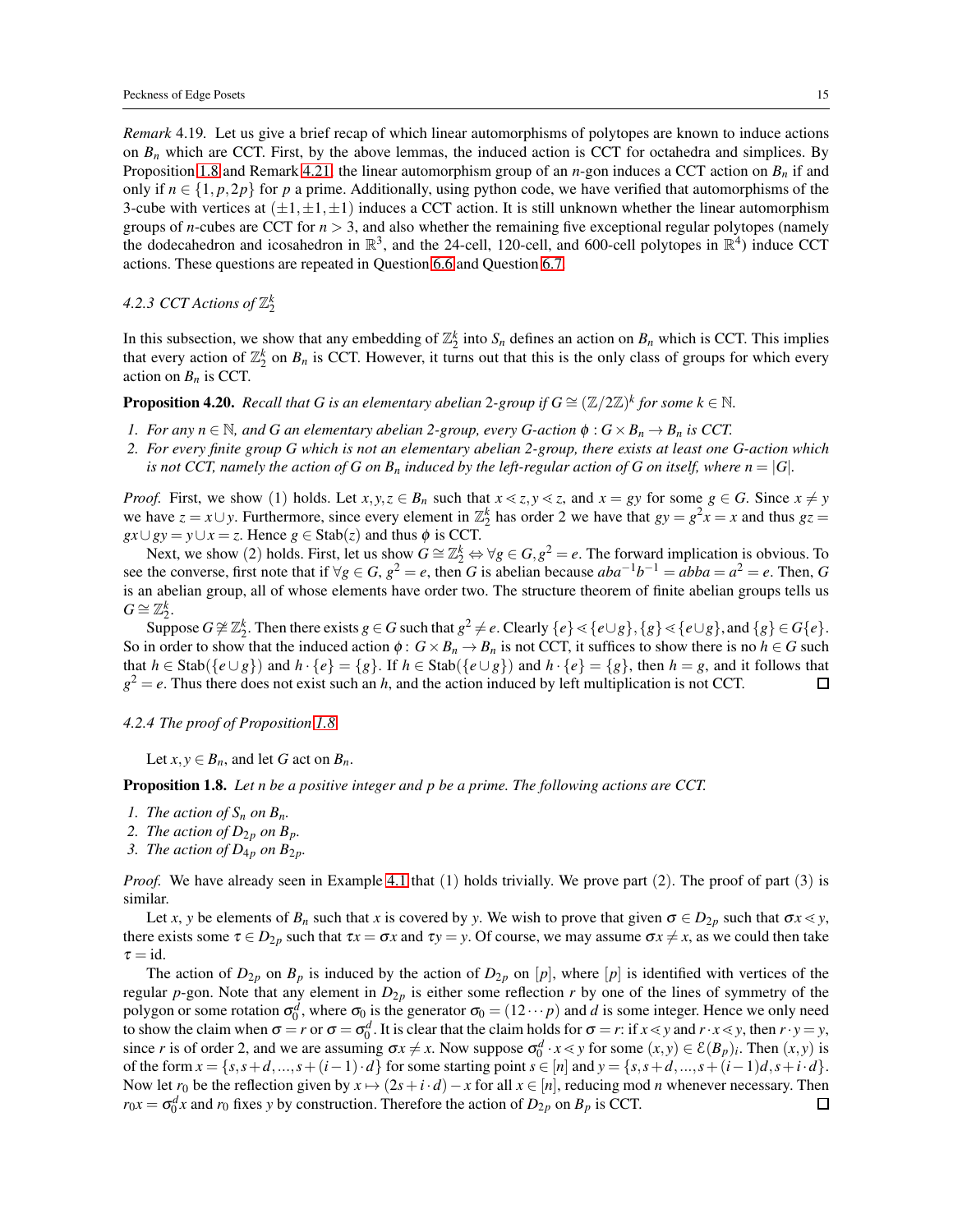<span id="page-15-1"></span>*Remark* 4.21. We claim that if  $n \neq p, n \neq 2p$ , and  $n > 8$  for any prime p, then the action of  $D_{2n}$  on  $B_n$  is not CCT. To see this, we give an example of a non-CCT pair. Assume  $n \neq p$ , 2p. Then  $n = mk$  for some  $m \geq k \geq 3$ . Let us consider elements *x*,*y*,*z*, where  $z = \{1, m+1, 2m+1, ..., (k-1)m+1, 2, m+2\}$ ,  $x = z\{\{m+2\}$ , and  $y = z\{2\}$ . We immediately have that  $x, y \le z$ , and  $x \in D_{2n}y$  since *x* is sent to *y* by the permutation  $(12 \cdots n)^m \in D_{2n}$ . It is also clear from the asymmetry of the element *z* that there is no  $g \in D_{2n}$  translating *x* to *y* while fixing *z*. Therefore the action of  $D_{2n}$  on  $B_n$  as described is CCT if and only if  $n = p$  or  $n = 2p$  for some prime p.

Hence a complete list of *n* for which  $D_{2n}$  is *CCT* is given by  $n = p, n = 2p, n = 1$ , and  $n = 8$ , where *p* varies over all primes.

*Remark* 4.22. There are several other results related to  $\mathcal{E}(C_n)$  and  $\mathcal{E}(D_{2n})$ , where  $C_n = \mathbb{Z}/n\mathbb{Z}$ , which are proven in Section 7 of the REU report. Notably,

- 1. For *G* any group of order *n* acting transitively on [*n*], the induced action of *G* on *B<sup>n</sup>* defines a quotient poset with  $|(\mathcal{E}(B_n)/G)_i| = {n-1 \choose i}$ .
- 2. For all *n*,  $\mathcal{E}(B_n/C_n)$  is symmetric and unimodal.
- 3. For all *n*,  $\mathcal{E}(B_n/D_{2n})$  is symmetric and unimodal.

#### <span id="page-15-0"></span>5 A Unimodality Result

Using Corollary [4.15,](#page-13-1) we prove a result related to [\[3,](#page-17-3) Theorem 1.1] of Pak and Panova. We construct a certain sequence which is not only unimodal, but can even be exhibited as the ranks of a Peck poset. This construction gives an alternate proof of [\[3,](#page-17-3) Theorem 1.1] in the case that  $r = 1$ .

For this section, fix  $\ell$ , *m* with  $n = \ell \cdot m$ , and fix  $G = S_m \wr S_\ell$ . Let  $S_m$  act on  $B_m$  by the permutation representation, and then let *G* act on  $B_m^{\ell} \cong B_{m\ell}$  by the action defined in Definition [4.5.](#page-11-2)

## 5.1 Restatement of the Unimodality Result

We first review the necessary definitions and then state [\[3,](#page-17-3) Theorem 1.1]:

A *partition*  $\lambda$  of *n*, denoted by  $\lambda \vdash n$ , is a sequence of numbers  $\lambda = (\lambda_1, \ldots, \lambda_k)$  such that  $\lambda_1 \geq \lambda_2 \geq \cdots \geq \lambda_k$ and  $\sum_{i=1}^{k} \lambda_i = n$ . Let  $P_n(\ell,m)$  denote the set of partitions  $\lambda = (\lambda_1,\ldots,\lambda_k) \vdash n$ , such that  $\lambda_1 \leq m$  and  $k \leq \ell$ . That is,  $P_n(\ell,m)$  is the set of partitions which fit inside an  $\ell \times m$  rectangle.

For  $\lambda$  a partition, let  $v(\lambda)$  be the number of distinct nonzero part sizes of  $\lambda$ . Let  $p_k(\ell,m,r) = \sum_{\lambda \in P_k(\ell,m)} \binom{v(\lambda)}{r}$ , as defined in [\[3,](#page-17-3) Section 1].

A *Young diagram* is a finite collection of boxes arranged so that their rows are left-justified and their row lengths are weakly increasing from top to bottom.

<span id="page-15-2"></span>**Theorem 5.1.** [\[3,](#page-17-3) Theorem 1.1] The sequence  $p_r(\ell,m,r), p_{r+1}(\ell,m,r), \ldots, p_{\ell,m}(\ell,m,r)$  is unimodal and symmet*ric.*

5.2 A Proof of Theorem [5.1](#page-15-2) for  $r = 1$ 

Now that we have stated Pak and Panova's Theorem, we give an alternative proof of Theorem [5.1](#page-15-2) in the case of  $r = 1$ . In fact, we do better, by realizing the  $p_i(\ell, m, 1)$  as ranks of a Peck poset.

**Proposition 5.2.** There is an equality  $|(\mathcal{E}(B_n)/G)_i|=|\mathcal{E}(B_n/G)_i|=p_{1+i}(\ell,m,1)$ . In particular, Theorem [5.1](#page-15-2) holds *in the case*  $r = 1$ *.* 

*Proof.* First, observe that  $S_m \wr S_\ell$  can be described as the automorphism group of a rooted tree of rank 2 with  $\ell$ elements at rank 1 and  $m \cdot \ell$  elements at rank 2, such that each element at rank 1 is above *m* elements at rank 2. Then it follows from Corollary [4.15](#page-13-1) that the action of *G* on  $B_{m\ell}$  is CCT and hence  $\mathcal{E}(B_n/G)$  is Peck.

Next, note that each equivalence class in *Bn*/*G* has a unique representative which is a Young diagram. Here, we think of  $B_n = B_{\ell,m}$  as subsets of the  $\ell \cdot m$  boxes in an  $\ell \times m$  rectangle. The correspondence is then given by sending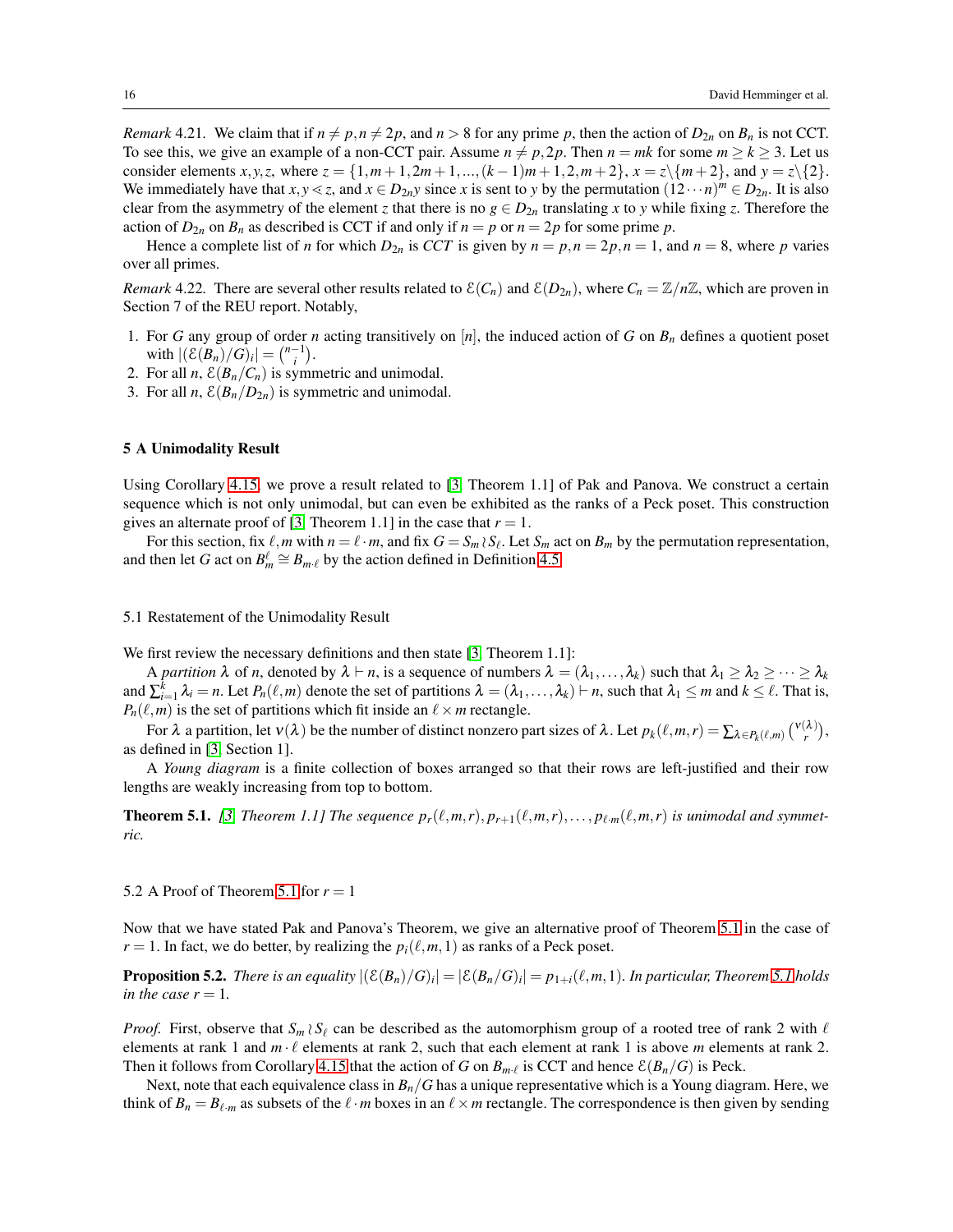an equivalence class to the representative which is left-justified and bottom-justified. For a complete proof, see, for example, Lemma 5.11 of the REU report.

Now let *Gx* and *Gy* be two *G* orbits with  $\bar{x}$  the Young diagram corresponding to *x* and  $\bar{y}$  the Young diagram corresponding to *y*. Suppose  $Gx \ll Gy$ . Then  $\bar{x}$  must be a subdiagram of  $\bar{y}$  with a single box removed. Since  $\bar{x}$  and  $\bar{y}$ are both Young diagrams, the removed box must be one of the corners of  $\bar{y}$ . Observe that the number of corners of a partition is precisely the number of distinct part sizes, and so  $|\{Gx: Gx \le Gy\}| = v(\bar{y})$ . Thus,

$$
|\mathcal{E}(B_n/G)_i| = \sum_{(Gx,Gy)\in\mathcal{E}(B_n/G)_i} 1
$$
  
= 
$$
\sum_{Gy\in(B_n/G)_{i+1}} \left(\sum_{Gx\leq Gy} 1\right)
$$
  
= 
$$
\sum_{Gy\in(B_n/G)_{i+1}} \mathsf{v}(\bar{y})
$$
  
= 
$$
\sum_{\lambda \in P_{i+1}(\ell,m)} \mathsf{v}(\lambda).
$$

Therefore  $|(\mathcal{E}(B_n)/G)_i| = |\mathcal{E}(B_n/G)_i| = p_{1+i}(\ell,m,1)$ . Since  $\mathcal{E}(B_n)/G$  is Peck,  $p_1(\ell,m,1), p_2(\ell,m,1),\ldots,p_{\ell,m}(\ell,m,1)$  is unimodal and symmetric, and hence Theorem [5.1](#page-15-2) holds in the case  $r=1$ .  $\Box$ 

## 6 Final Remarks

In this section, we discuss several related results and list further questions.

**Definition 6.1.** Let  $B_n(q)$ , the *q-analog of the boolean algebra*, be the graded poset whose elements are linear subspaces  $V \subset \mathbb{F}_q^n$  with  $V \leq W$  if  $V \subset W$ .

A natural extension of Conjecture [1.3](#page-2-6) would be an analogous result for q-analogs. We suspect the method used in Section 8 of the REU report to prove  $\mathcal{E}(B_n)$  is unitary Peck may solve Question [6.2.](#page-16-1)

<span id="page-16-1"></span>*Question* 6.2. Is  $\mathcal{E}(B_n(q))$  unitary Peck?

Let *G* be a group acting on *Bn*. If the answer to Question [6.2](#page-16-1) is affirmative, it immediately follows that  $\mathcal{E}(B_n(q))/G$  is Peck. Furthermore, if the action of *G* is CCT, then this implies that  $\mathcal{E}(B_n(q)/G)$  is Peck. Hence we pose the following question.

*Question* 6.3. For *G* a group with a CCT action on  $B_n(q)$ , is  $\mathcal{E}(B_n(q)/G)$  Peck?

More generally, we wonder if the q-analog of Conjecture [1.3](#page-2-6) holds.

*Question* 6.4. For *G* a group acting on  $B_n(q)$ , is  $\mathcal{E}(B_n(q)/G)$  Peck? If not, is  $\mathcal{E}(B_n(q)/G)$  rank-unimodal?

We remark that Stanley was able to answer the rank unimodality question for many cases using hard Lefschetz type theorems, by realizing the ranks of the poset as ranks of cohomology groups coming from algebraic geometry [\[6\]](#page-17-7).

*Question* 6.5. Can we realize the ranks of  $\mathcal{E}(B_n(q)/G)$ , or even the edge poset itself, geometrically?

We found several additional interesting examples of CCT actions. Once such action is the linear automorphism of the *n*-cube. Using python code we wrote, we found that for  $n \leq 3$ , the linear automorphisms of the *n*-cube induces a CCT action on  $B_{2^n}$ . We wonder if this generalizes.

<span id="page-16-0"></span>*Question* 6.6. Does the group of linear automorphisms of an *n*-cube in  $\mathbb{R}^n$  whose vertices lie at  $(\pm 1, \ldots, \pm 1)$ induce a CCT action on  $\overline{B^2}^n$ ?

There is also the question of which regular polytopes induce CCT actions. We have shown that the *n*-octahedron (respectively the *n*-simplex) induces a CCT action on  $B_{2n}$  (respectively  $B_{n+1}$ ) in Subsection [4.2.2.](#page-13-2) We also checked using python code that the *n*-cube induces a CCT action on  $B^{2^n}$  for  $n \le 3$ . We wonder whether the induced action is CCT for the five exceptional regular polytopes, which are the only regular polytopes other than simplices, octahedra, and cubes.